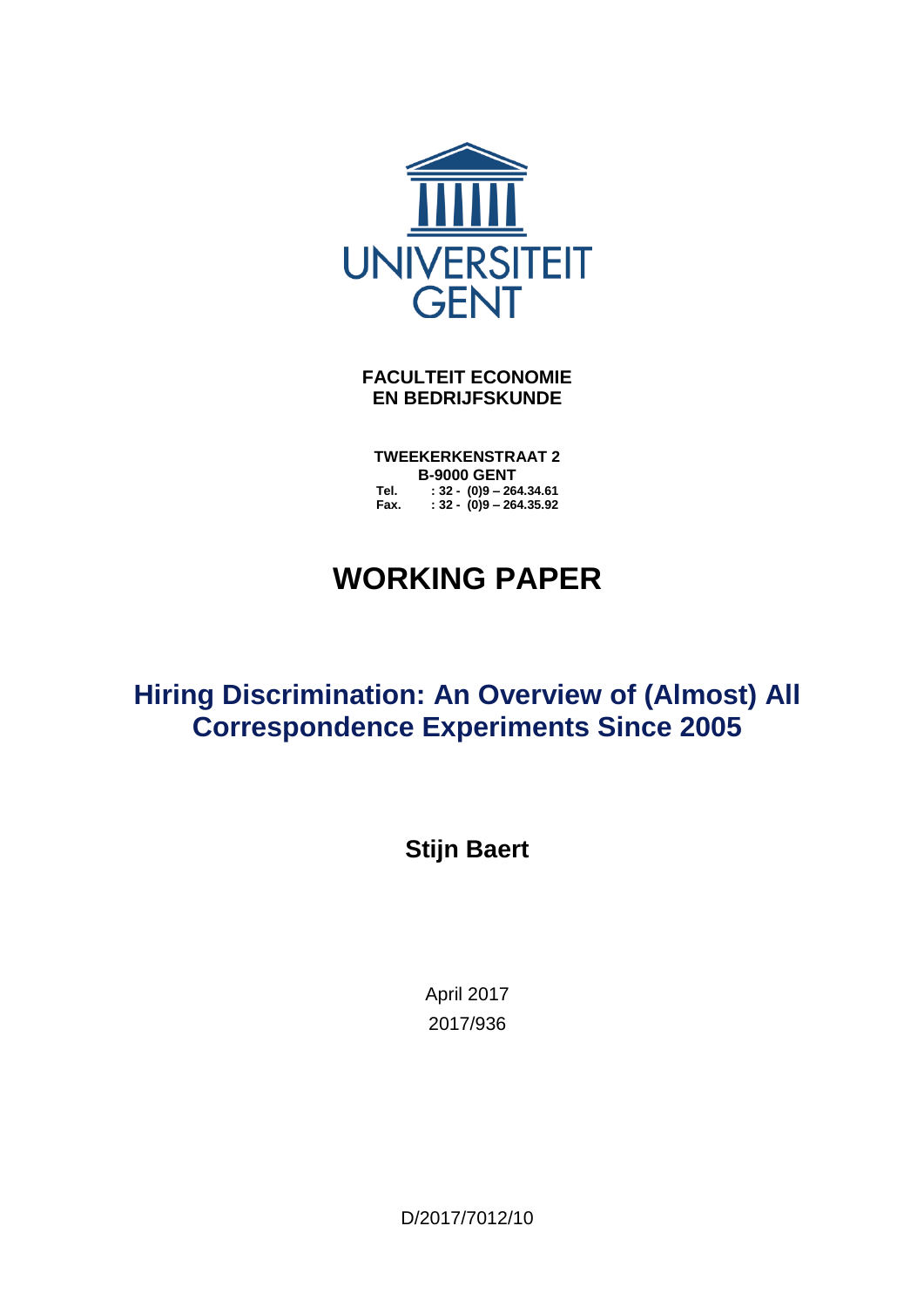## **Hiring Discrimination: An Overview of (Almost) All Correspondence Experiments Since 2005**

**Prepared for the handbook 'Audit Studies: Behind the Scenes with Theory, Method, and Nuance' (edited by S. Michael Gaddis and published by Springer)**

### **By Stijn Baert**

**Abstract** This chapter aims to provide an exhaustive list of all (i.e. 90) correspondence studies on hiring discrimination that were conducted between 2005 and 2016 (and could be found through a systematic search). For all these studies, the direction of the estimated treatment effects is tabulated. In addition, a discussion of the findings by discrimination ground is provided.

## **1 Triple Goal**

The lack of labour market integration of vulnerable groups, such as refugees and other individuals with a migration background, the elderly, and people with a mental or physical health impairment, has received much attention in both policy and academic circles in the past decade (OECD, 2008a; OECD, 2010). For policymakers, it is important to understand what factors cause this lack of integration in order to design the appropriate integration policies. Academic scholars have suggested discrimination in hiring as one important factor contributing to the poor labour market integration of these individuals (Altonji & Blank, 1999; OECD, 2008b). However, it is very challenging to measure discrimination in hiring, which makes it difficult to distinguish the effect of discrimination on employment from the effect of other factors, such as differences in human capital and other skills.

Historically, scholars have measured hiring discrimination through statistical analysis of non-experimental (survey or administrative) data. A commonly used approach has been to try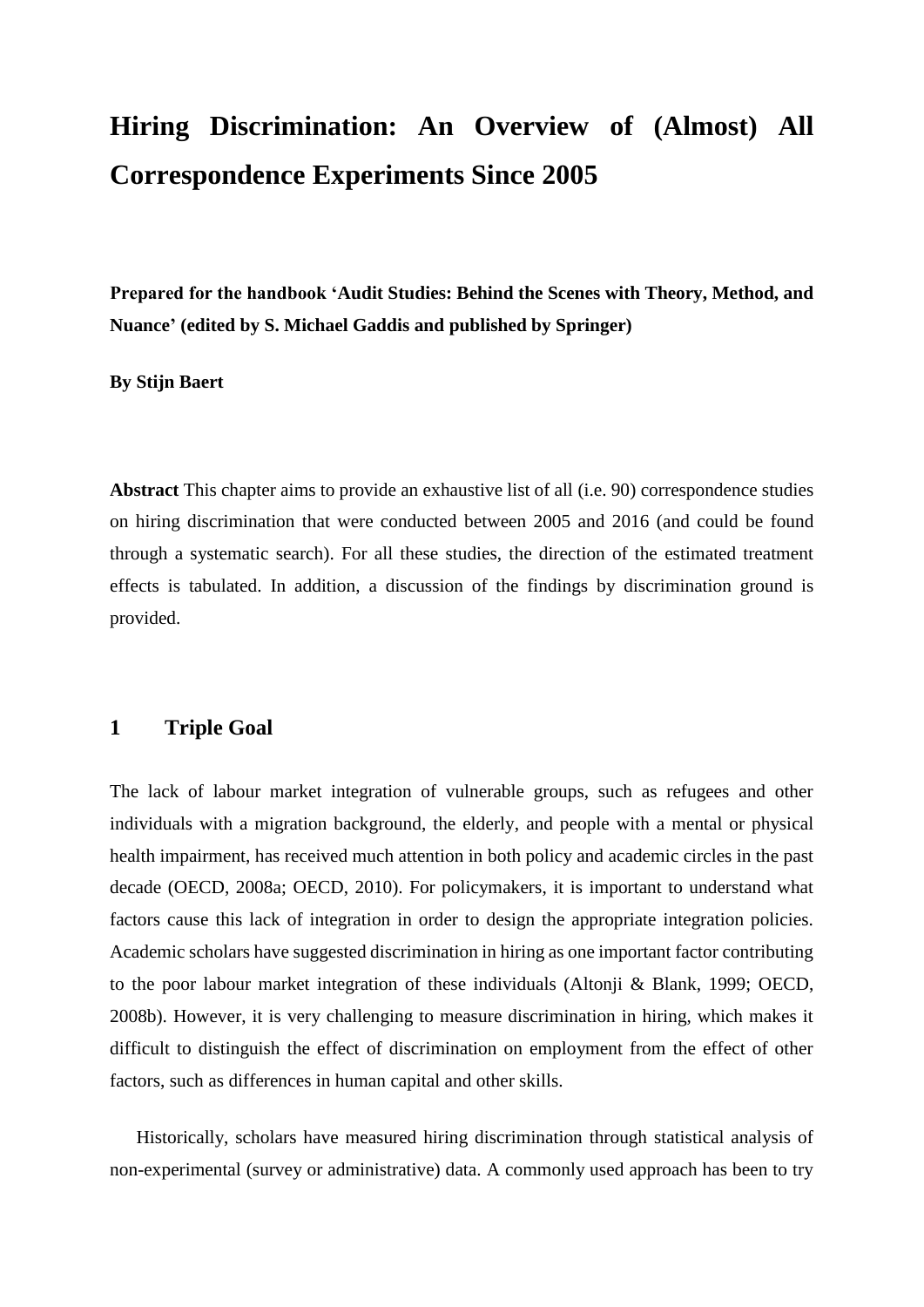to control for as many observed individual factors as possible, such as education, experience, and occupation, and then interpret any unexplained part in employment between groups as pointing in the direction of discrimination (Blinder, 1973; Oaxaca, 1973). In general, these studies are likely to suffer from an important endogeneity bias, because job applicants who appear similar to researchers (except for their discrimination ground), based on nonexperimental data, might in fact appear to be different to employers. For example, administrative data seldom contain information about language skills of individuals with a migration background, but this is likely to be observed by the employer, perhaps at a job interview. As long as not all relevant variables, taken into account by employers in making their hiring decisions, are controlled by the researcher, no conclusive proof of discrimination can be provided.

In response to this methodological problem, and inspired by the seminal work of Bertrand and Mullainathan (2004), scholars in labour economics, sociology of labour, and personnel psychology during the past decade have turned to so-called correspondence experiments to measure hiring discrimination. In these experiments, fictitious job applications, differing only in a randomly assigned discrimination ground, are sent in response to real job openings. By monitoring the subsequent call-back from employers, unequal treatment based on this single characteristic is identified and can be given a causal interpretation.

Not surprisingly, given the seminal status of the correspondence experimentation framework and the numerous academic studies that have adopted this framework, during the past years, scholars have written reviews and meta-analyses concerning this literature. We are aware of four such meta-studies: Bertrand and Duflo (2016), Neumark (in press), Rich (2014), and Zschirnt and Ruedin (2016). While all are inspiring high-quality syntheses, with excellent policy links and clever directions for further research, they share two limitations. First, these studies focus on an in-depth review of the field experimental evidence on labour market discrimination based on some grounds, while neglecting other grounds based on which unequal treatment is also forbidden. Second, none of these studies attempt to provide the reader with an exhaustive list of all experiments (conducted during a particular time frame). They all seem to focus on the better known (i.e. from their own country or highly cited) experiments while neglecting complementary work.

This chapter has a different ambition. It starts with identifying all discrimination grounds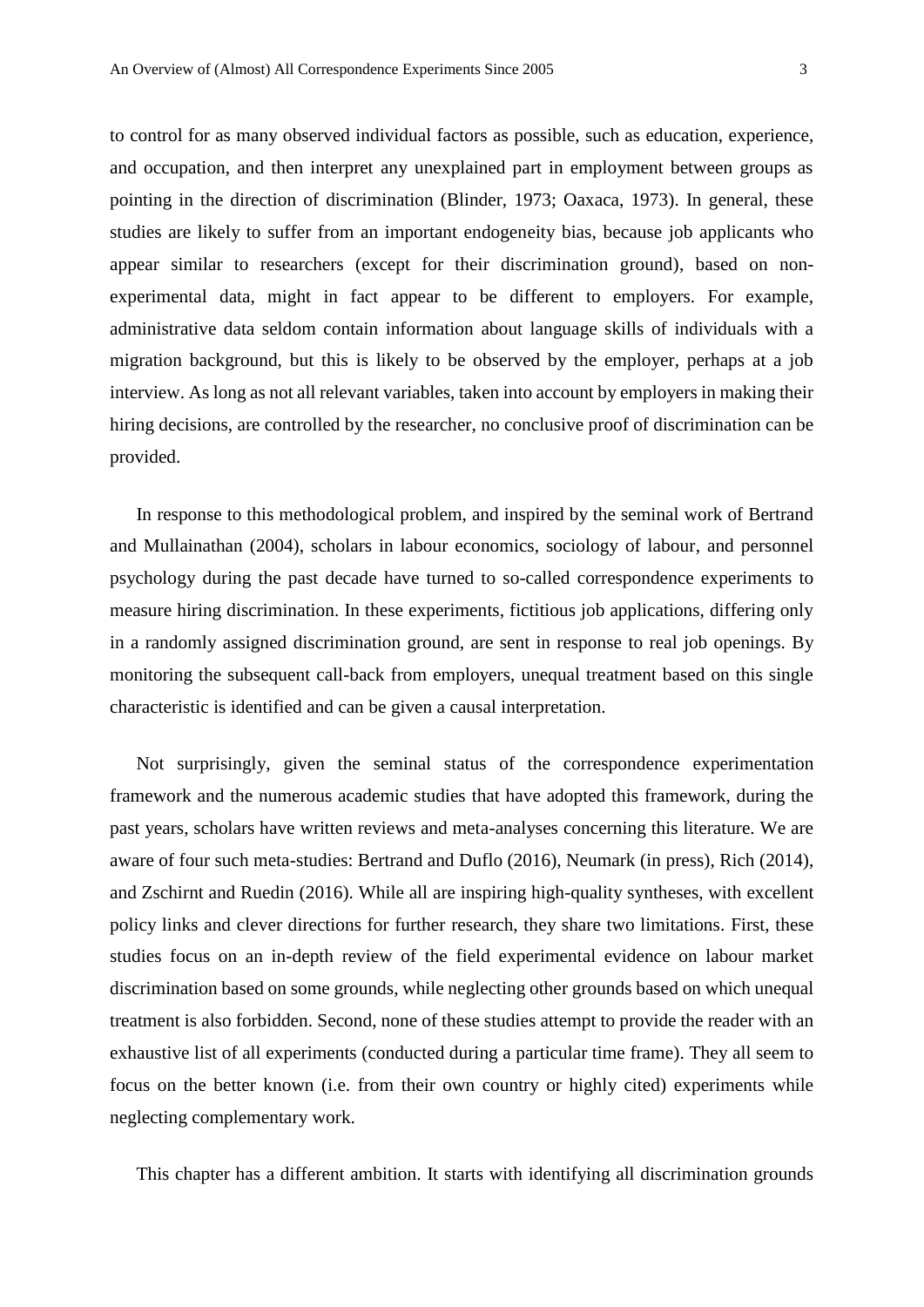based on which unequal treatment is prohibited in at least one state of the United States and then provides the reader with a register of all correspondence experiments conducted (later than Bertrand and Mullainathan (2004)) to measure these forms of discrimination. Given that the information provided for each study (i.e. particular treatment, country, and sign of the effect) is kept very limited—no effect size information is provided—this chapter has to be seen as a working instrument rather than as a classical review.

The register we will present serves three goals. First, it serves as a reference table to which later chapters of this book will refer. Second, and more broadly, it can be used by scholars in search of a catalogue of all correspondence experiments on hiring discrimination based on a (cluster of) particular ground(s). Third, it implicitly indicates potentially fruitful directions for future correspondence experiments, as it unambiguously shows where the lacunae in this literature are, i.e. the discrimination grounds and regions to which researchers have paid little attention.

## **2 Scope**

The register discussed in the next section is the result of a systematic search for correspondence experiments conducted after Bertrand and Mullainathan (2004) with the aim of measuring forms of unequal treatment in hiring which are prohibited by law in at least one state of the United States, i.e. the country in which the most correspondence experiments have been conducted. So, correspondence experiments included to assess the causal effect of, e.g., other cv characteristics such as juvenile delinquency, student employment and (former) unemployment spells were not included (Baert & Verhofstadt, 2015; Baert et al., 2016d; Kroft et al., 2013; Eriksson & Rooth, 2014).

Under US federal law, unequal treatment is forbidden based on nine (clusters of) discrimination grounds: (A) race and national origin, (B) gender and pregnancy, (C) religion, (D) disability, (E) (older) age, (F) military service or affiliation, (G) wealth, (H) genetic information, and (I) citizenship status.<sup>1</sup> With respect to (B), discrimination based on

1

<sup>1</sup> Source: [https://www.eeoc.gov/.](https://www.eeoc.gov/)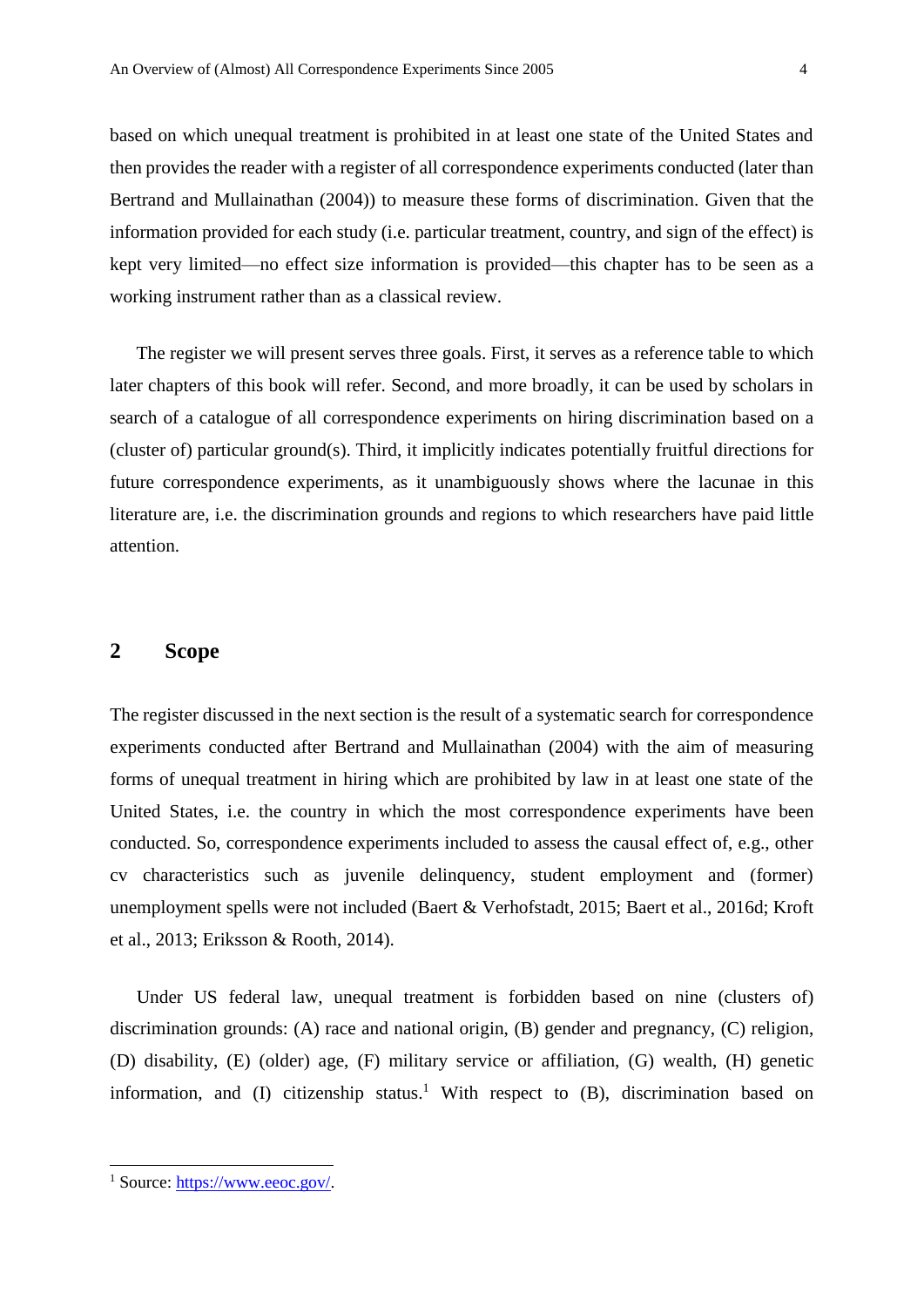motherhood is also prohibited in Alaska<sup>2</sup> and California.<sup>3</sup> Finally, discrimination based on  $(J)$ marital status,<sup>4</sup> (K) sexual orientation and gender identity,<sup>5</sup> (L) political affiliation,<sup>6</sup> (M) union affiliation,<sup>7</sup> and (N) physical appearance<sup>8</sup> is forbidden in at least one state.

With this list of discrimination grounds at hand, a key word search (for the word groups 'correspondence test', 'correspondence experiment', 'correspondence study', 'fictitious resume', 'fictitious cv', 'fictitious application', and 'field experiment' in combination with 'discrimination') was conducted on three sources: Web of Science, Google Scholar, and the IZA Discussion Paper Series. This exercise was followed by the screening of all references in the relevant articles found and the screening of the studies citing these relevant articles.

## **3 The Register**

Table 1 provides the reader with an overview of all studies (after Bertrand and Mullainathan (2004) of which we are aware that build on correspondence experiments aimed at measuring discrimination based on one of the grounds mentioned in the previous section. The unit of observation is the individual correspondence experiment. For each such experiment, there is a cell in column (3) of Table 1. Some cells contain more than one study, meaning that the studies exploited the same experimental data. Some studies focussed on more than one discrimination ground, and are therefore mentioned in more than one cell: Agerström et al. (2012), Albert et al. (2011), Arceo-Gomez and Campos-Vazques (2014), Banerjee et al. (2009), Berson (2012), Capéau et al. (2012), Patacchini et al. (2015), Pierné (2013), and Stone and Wright (2013).

In total, we are aware of 90 correspondence experiments conducted between 2005 and 2016 with the aim of measuring discrimination based on prohibited grounds in at least one state of the United States. For 37 of these experiments, the focus (at least partly) was on measuring

 $\overline{\phantom{a}}$ 

<sup>&</sup>lt;sup>2</sup> Source: [http://touchngo.com/lglcntr/akstats/Statutes/Title18/Chapter80/Section220.htm.](http://touchngo.com/lglcntr/akstats/Statutes/Title18/Chapter80/Section220.htm)

<sup>3</sup> Source: [http://www.dfeh.ca.gov/.](http://www.dfeh.ca.gov/)

<sup>4</sup> Source: [http://touchngo.com/lglcntr/akstats/Statutes/Title18/Chapter80/Section220.htm.](http://touchngo.com/lglcntr/akstats/Statutes/Title18/Chapter80/Section220.htm)

<sup>&</sup>lt;sup>5</sup> Source: [www.ilga.gov/legislation/ilcs/ilcs5.asp?ActID=2266.](http://www.ilga.gov/legislation/ilcs/ilcs5.asp?ActID=2266)

<sup>6</sup> Source: [http://www.dfeh.ca.gov/.](http://www.dfeh.ca.gov/)

<sup>7</sup> Source: [http://www.lexisnexis.com/hottopics/michie/.](http://www.lexisnexis.com/hottopics/michie/)

<sup>&</sup>lt;sup>8</sup> Source: [https://www.law.hawaii.edu/files/downloads/LAW%20589%20Appearance%20Discrimination\\_0.doc.](https://www.law.hawaii.edu/files/downloads/LAW%20589%20Appearance%20Discrimination_0.doc)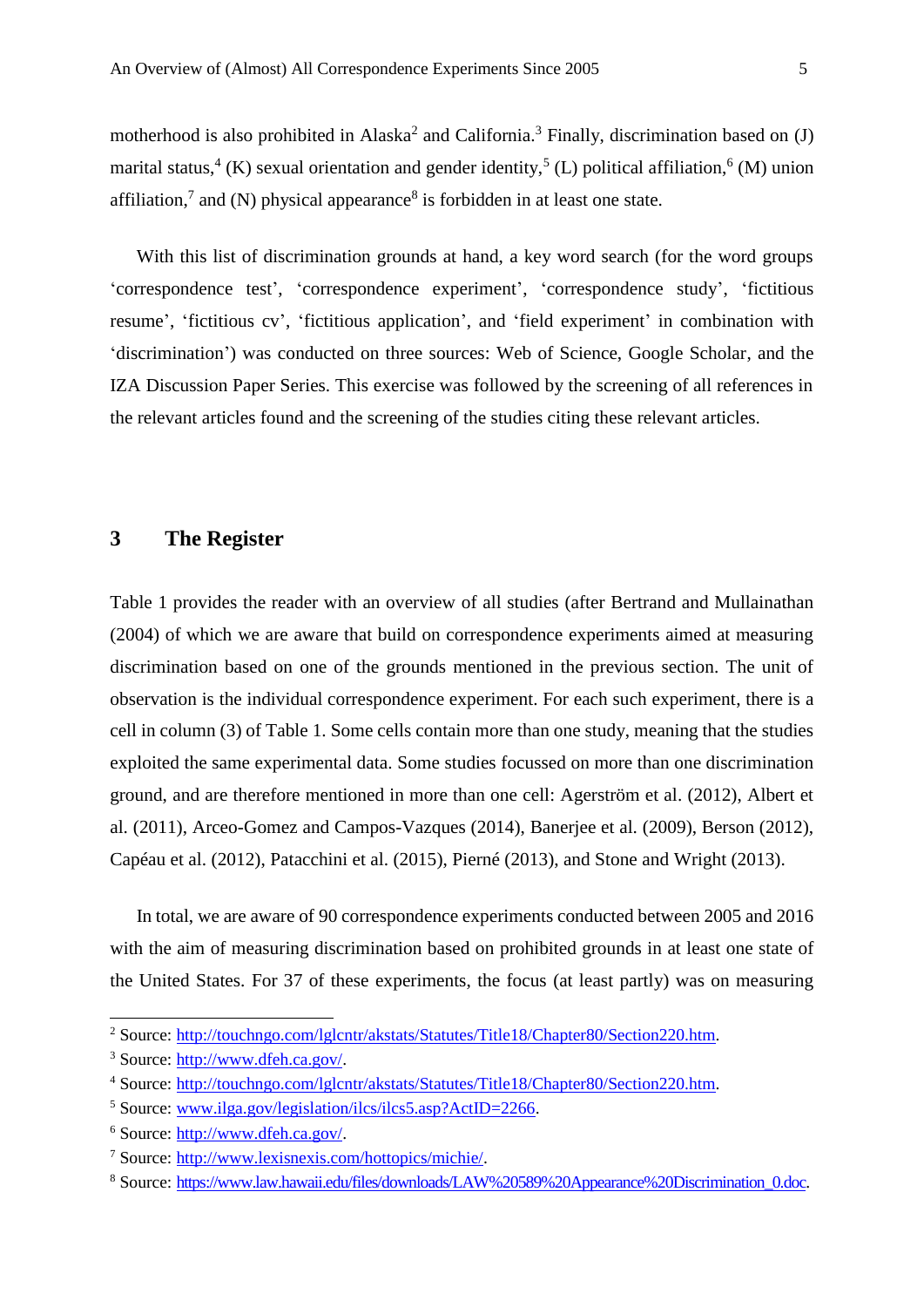ethnic discrimination. Other commonly investigated discrimination grounds were gender (14 field experiments), age (11 experiments), and sexual orientation (12 experiments). In addition, at least five experiments focussed on religion, disability, and physical appearance as determinants of employers' hiring decisions. Only three experiments had a wealth-related focus and only two were related to military experience. Only one experiment has been conducted on hiring discrimination based on political affiliation and union membership. We are not aware of any experiments measuring unequal treatment based on genetic information, nor have any experiments—somewhat surprisingly given the massive migration flows to Europe in recent years—investigated citizenship status as a discrimination ground.

#### **3.1 Treatment and Treatment Effects**

 $\overline{\phantom{a}}$ 

As can be seen in column (1) of Table 1, for many discrimination grounds studied, a variety of particular treatments strategies have been used. For instance, ethnic origin is mostly revealed by means of the names of the candidates. The various minority groups studied are always groups that are substantially represented in the country where the data gathering took place. Alternative designs have disclosed ethnic origin by means of adding a resume picture or revealing one's nationality.

Column (4) shows the average treatment effect for each experiment (averaged across all vacancies and neglecting analyses by subsamples as presented in many studies). Overall, an overwhelming majority of the studies report negative treatment effects (i.e. discrimination of the group hypothesised to be discriminated against). More concretely, 80 (i.e. 78.4%) treatment effects are significantly negative, 17 (i.e. 16.7%) are insignificantly different from 0, and 5 (i.e. 4.6%) are significantly positive.<sup>9</sup>

Most of the cases document discrimination against ethnic minorities. There are two important exceptions with respect to this empirical pattern. First, in two recent studies with experiments conducted in the United States, no ethnic discrimination in hiring was found (Darolia et al., 2016; Decker et al., 2015). Second, in Malaysia the (expected) unfavourable

<sup>9</sup> These numbers do not sum up to 90, as some studies were included multiple times in Table 1 (as mentioned in the first paragraph of Section 3).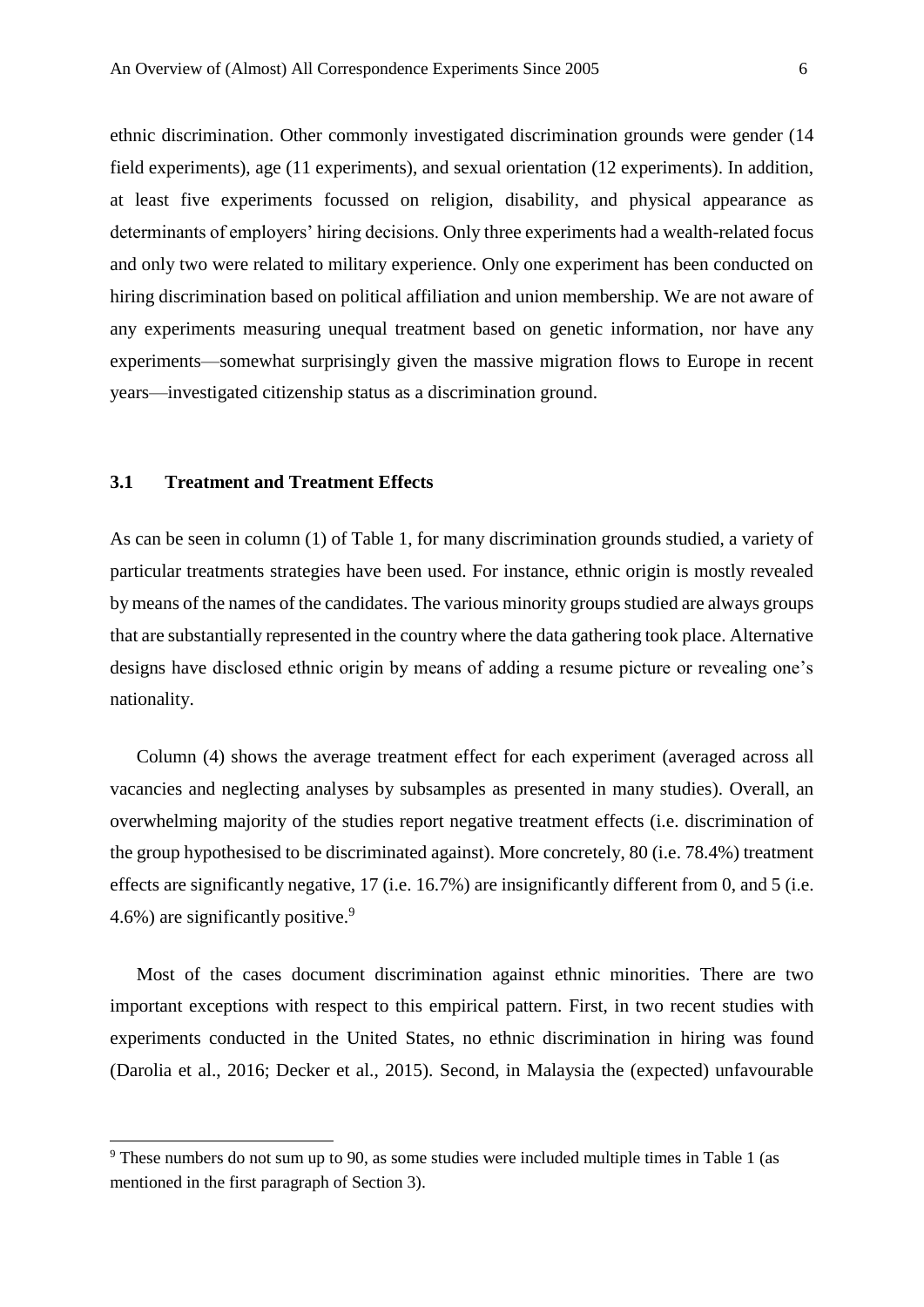treatment of the ethnic *majority* was found (Lee & Khalid, 2016).<sup>10</sup> In addition, research in Belgium (Baert & Vujić, 2016; Baert et al., 2015; Baert et al., 2017) revealed situations in which ethnic discrimination disappeared there, i.e. when ethnic minorities mentioned volunteer work for mainstream organisations, when they applied for occupations in which labour market tightness was high, and when they had many years of work experience. For an in-depth review of a selection of the studies in Panel A of Table 1, we refer to Bertrand and Duflo (2016), Neumark (in press), Rich (2014), and Zschirnt and Ruedin (2016).

**Table 1** Register of correspondence experiments conducted between 2005 and 2016 with the aim of measuring discrimination based on prohibited grounds in US law

| (1)                                                                         | (2)                    | (3)                                               | (4)                      |
|-----------------------------------------------------------------------------|------------------------|---------------------------------------------------|--------------------------|
| Treatment                                                                   | Country of<br>analysis | Study                                             | Effect                   |
| A. Discrimination ground: Race and national origin                          |                        |                                                   |                          |
| A.1. African (versus native)<br>name                                        | France                 | Cediey & Foroni (2008)                            | $\overline{\phantom{a}}$ |
|                                                                             |                        | Edo et al. (2013)                                 | $\overline{\phantom{a}}$ |
|                                                                             | US                     | Nunley et al. (2015)                              |                          |
|                                                                             |                        | Gaddis (2015)                                     | $\overline{\phantom{a}}$ |
|                                                                             |                        | Jacquemet & Yannelis (2012)                       | $\qquad \qquad -$        |
|                                                                             |                        | Agan & Starr (2016)                               | $\overline{\phantom{a}}$ |
| A.2. African or Hispanic (versus<br>native) name                            | Sweden                 | Bursell (2014)                                    | $\overline{\phantom{0}}$ |
|                                                                             | <b>US</b>              | Darolia et al. (2016)                             | 0                        |
|                                                                             |                        | Decker et al. (2015)                              | $\Omega$                 |
| A.3. African, Asian, or German<br>(versus native) name                      | Ireland                | McGinnity & Lunn (2011)                           |                          |
| A.4. African, Caribbean, Indian,<br>or Pakistani (versus native)<br>name    | UK                     | Wood et al. (2009)                                |                          |
| A.5. Albanian (versus native)<br>name                                       | Greece                 | Drydakis & Vlassis (2010) and<br>Drydakis (2012a) |                          |
| A.6. Antillean, Moroccan,<br>Surinamese, or Turkish (versus<br>native) name | <b>Netherlands</b>     | Andriessen et al. (2012)                          |                          |

 $10$  In general, comparing the results across the rows of Table 1 is very tricky, as the experiments differed substantially with respect to at least the following characteristics of their design: (i) region of the experiment; (ii) experimental population (e.g., with respect to age and education level); and (iii) sectors, occupations, and vacancies tested.

l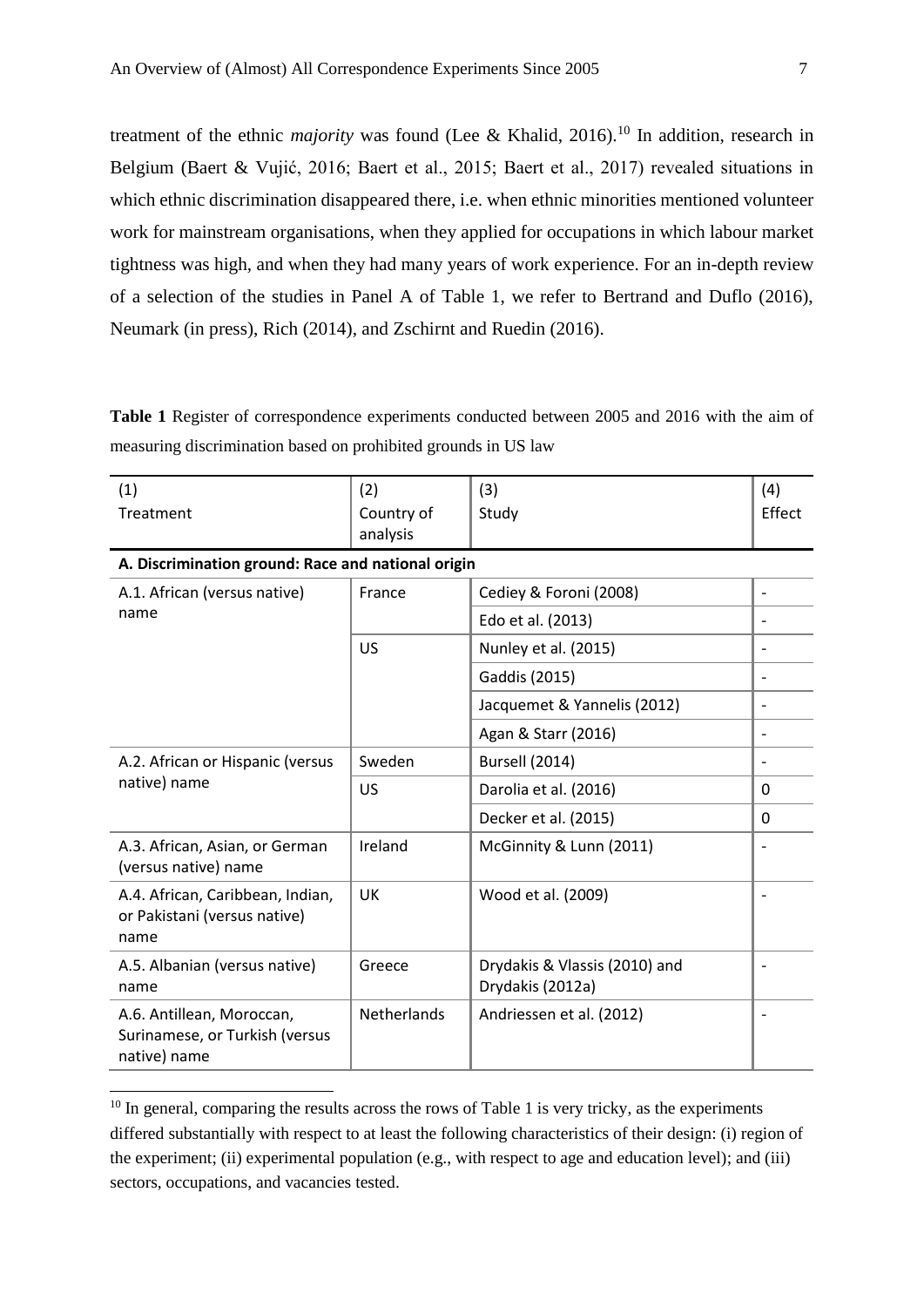| A.7. Arabian (versus native)                                                           | <b>Netherlands</b> | Derous et al. (2012)                                                                                        |                          |
|----------------------------------------------------------------------------------------|--------------------|-------------------------------------------------------------------------------------------------------------|--------------------------|
| name                                                                                   |                    | Blommaert et al. (2014)                                                                                     |                          |
|                                                                                        | Sweden             | Agerström et al. (2012)                                                                                     | $\overline{a}$           |
|                                                                                        | US                 | Widner & Chicoine (2011)                                                                                    |                          |
| A.8. Asian or Roma (versus<br>native) name                                             | Czech<br>Republic  | Bartoš et al. (2014)                                                                                        |                          |
| A.9. Chinese, Greek, Indian, or<br>Pakistani (versus native) name                      | US                 | Oreopoulos (2011)                                                                                           |                          |
| A.10. Chinese, Indigenous,<br>Italian, or Middle-Eastern<br>(versus native) name       | Australia          | Booth et al. (2012)                                                                                         |                          |
| A.11. Chinese, Nigerian,<br>Serbian, or Turkish (versus<br>native) name and appearance | Austria            | Weichselbaumer (in press)                                                                                   |                          |
| A.12. Congolese, Moroccan,<br>Italian, or Turkish (versus<br>native) name              | Belgium            | Capéau et al. (2012)                                                                                        | $\overline{\phantom{0}}$ |
| A.13. Ghanaian, Moroccan,<br>Turkish, or Slovakian (versus<br>native) name             | Belgium            | Baert et al. (2017)                                                                                         |                          |
| A.14. Indigenous (versus native)<br>name                                               | Peru               | Galarza & Yamada (2014)                                                                                     | $\overline{a}$           |
| A.15. Malaysian (versus<br>Chinese) name                                               | Malaysia           | Lee & Khalid (2016)                                                                                         | $\overline{a}$           |
| A.16. Middle-Eastern (versus<br>native) name                                           | Sweden             | Carlsson (2010), Carlsson & Eriksson<br>(in press), Carlsson & Rooth (2007),<br>and Carlsson & Rooth (2012) | $\overline{\phantom{0}}$ |
|                                                                                        |                    | Attström (2007)                                                                                             | -                        |
| A.17. Mixed-race or Indigenous<br>(versus white) skin                                  | Mexico             | Arceo-Gomez & Campos-Vazques<br>(2014)                                                                      |                          |
| A.18. Mongolian, Tibetan, or<br>Uighur (versus native) name                            | China              | Maurer-Fazio (2012)                                                                                         |                          |
| A.19. Moroccan (versus native)                                                         | France             | Pierné (2013)                                                                                               | $\overline{\phantom{a}}$ |
| name                                                                                   |                    | <b>Berson (2012)</b>                                                                                        |                          |
|                                                                                        |                    | Duguet et al. (2010)                                                                                        |                          |
| A.20. Pakistani (versus native)<br>name                                                | Norway             | Midtbøen (2013) and Midtbøen<br>(2016)                                                                      |                          |
| A.21. Turkish (versus native)                                                          | Belgium            | Baert et al. (2015)                                                                                         | $\overline{\phantom{0}}$ |
| name                                                                                   |                    | Baert & Vujić (2016)                                                                                        |                          |
|                                                                                        | Germany            | Kaas & Manger (2012)                                                                                        | $\overline{\phantom{a}}$ |
| A.22. Ukraine or Vietnamese<br>(versus native) name                                    | Poland             | Wysienska-Di Carlo & Karpinski (2014)                                                                       | $\overline{\phantom{a}}$ |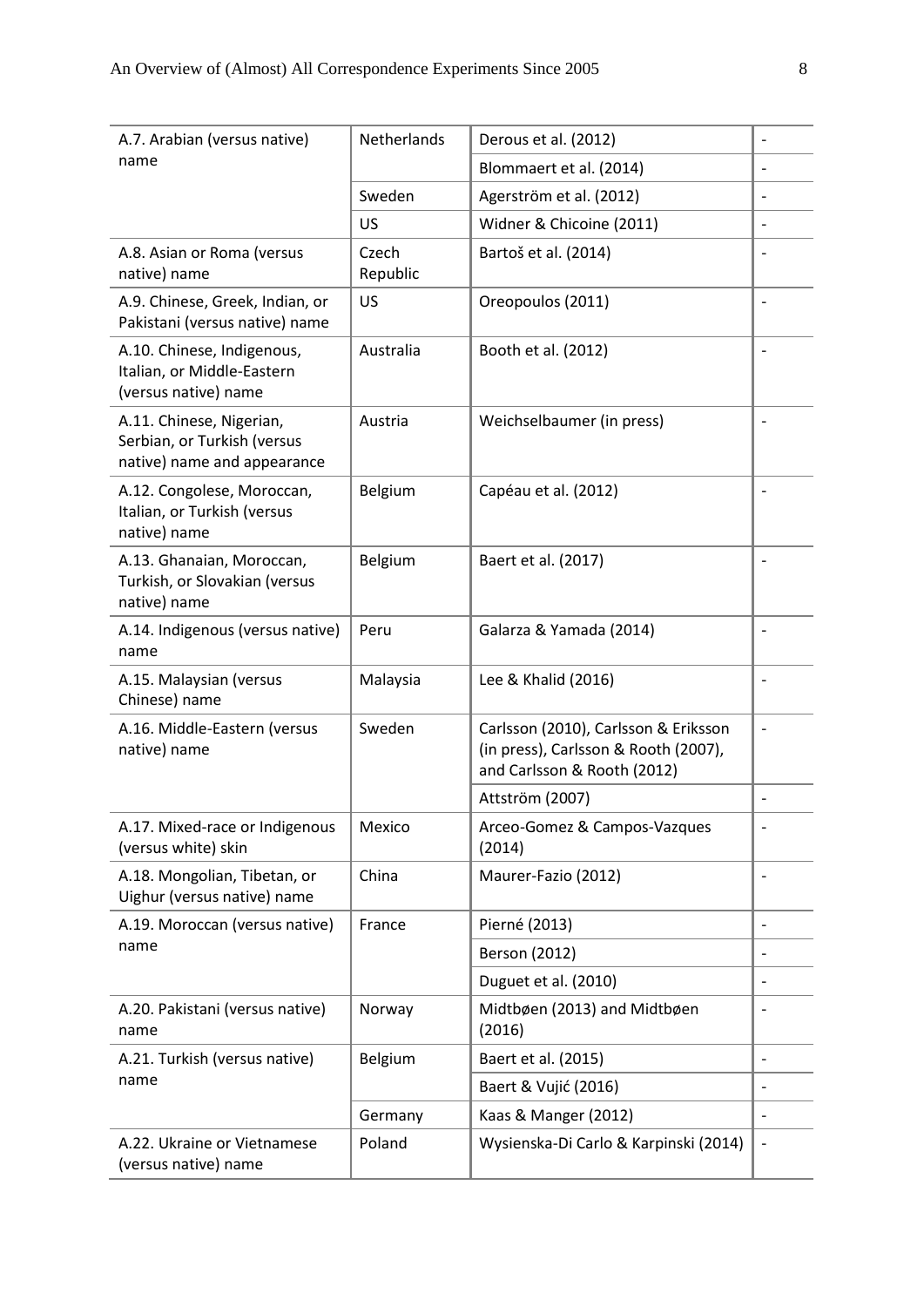| <b>B. Discrimination ground: Gender and motherhood</b>                               |           |                                              |                          |
|--------------------------------------------------------------------------------------|-----------|----------------------------------------------|--------------------------|
| B.1. Being a mother (versus a<br>childless woman)                                    | US        | Correll et al. (2007)                        |                          |
| B.2. Being pregnant (versus<br>revealing no pregnancy)                               | Belgium   | Capéau et al. (2012)                         | $\overline{\phantom{a}}$ |
| B.3. Female (versus male)                                                            | Australia | Booth & Leigh (2010)                         | $\ddot{}$                |
| gender                                                                               | Belgium   | Capéau et al. (2012)                         | 0                        |
|                                                                                      |           | Baert (2015) and Baert et al. (2016a)        | 0                        |
|                                                                                      | China     | Zhou et al. (2013)                           | $\ddot{}$                |
|                                                                                      | France    | Petit (2007)                                 | $\overline{\phantom{a}}$ |
|                                                                                      |           | <b>Berson (2012)</b>                         | $\ddot{}$                |
|                                                                                      | Spain     | Albert et al. (2011)                         | 0                        |
|                                                                                      | Sweden    | Agerström et al. (2012)                      | 0                        |
|                                                                                      |           | Carlsson (2011)                              | $\Omega$                 |
|                                                                                      | UK        | Jackson (2009)                               | $\ddot{}$                |
|                                                                                      |           | Riach & Rich (2006b)                         | $\overline{\phantom{a}}$ |
| B.4. Transgender sexual identity                                                     | US        | Make the Road New York (2010)                | $\overline{\phantom{a}}$ |
| C. Discrimination ground: Religion                                                   |           |                                              |                          |
| C.1. Muslim (versus majority                                                         | France    | Adida et al. (2010)                          | $\overline{\phantom{a}}$ |
| religion)                                                                            |           | Pierné (2013)                                |                          |
|                                                                                      | India     | Banerjee et al. (2009)                       | 0                        |
| C.2. Pentecostal, Evangelical, or<br>Jehovah's Witness (versus<br>majority religion) | Greece    | Drydakis (2010b)                             |                          |
| C.3. Religious group<br>membership                                                   | US        | Wright et al. (2013)                         | $\overline{\phantom{a}}$ |
| C.4. Wearing headscarves                                                             | Germany   | Weichselbaumer (2016)                        |                          |
| D. Discrimination ground: Disability                                                 |           |                                              |                          |
| D.1. Blindness, deafness, or<br>autism                                               | Belgium   | Baert (2016)                                 |                          |
| D.2. Former depression                                                               | Belgium   | Baert et al. (2016b)                         | $\overline{\phantom{a}}$ |
| D.3. Former mental illness<br>(versus physical injury)                               | US        | Hipes et al. (2016)                          |                          |
| <b>D.4. HIV</b>                                                                      | Greece    | Drydakis (2010a)                             | $\overline{\phantom{a}}$ |
| D.5. Obesity                                                                         | Sweden    | Agerström & Rooth (2011) and Rooth<br>(2009) | $\overline{\phantom{a}}$ |
| D.6. Spinal cord injury or<br>Asperger's Syndrome                                    | US        | Ameri et al. (2015)                          | $\overline{\phantom{a}}$ |
| D.7. Unspecified physical                                                            | Belgium   | Capéau et al. (2012)                         | $\overline{\phantom{a}}$ |

disability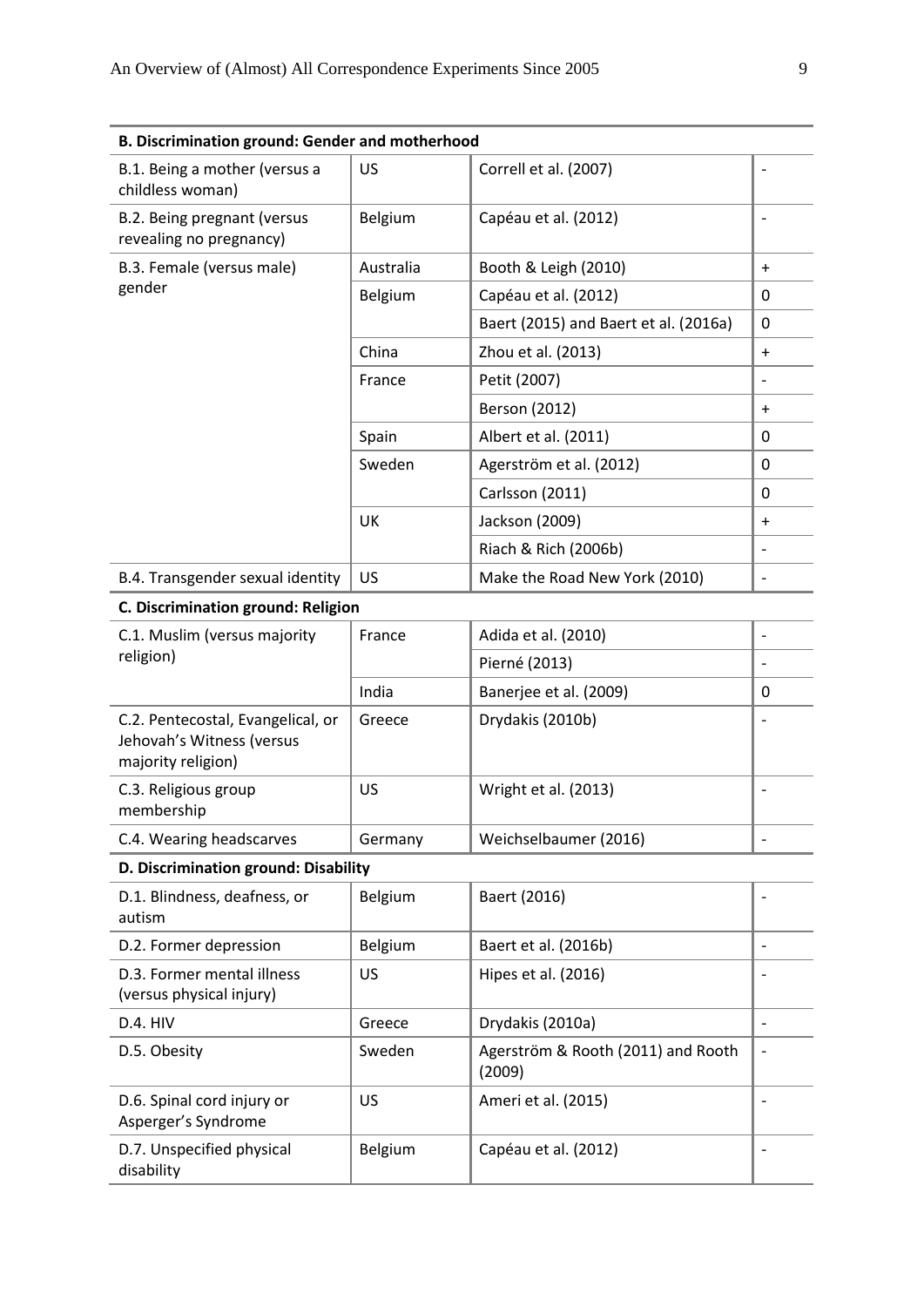| D.8. Wheelchair user                                                      | UK      | Stone & Wright (2013)                              |                          |
|---------------------------------------------------------------------------|---------|----------------------------------------------------|--------------------------|
| E. Discrimination ground: Age                                             |         |                                                    |                          |
| E.1. Age 21 or age 27 (versus<br>age 39 or age 47)                        | UK      | Riach & Rich (2010)                                |                          |
| E.2. Age 24 or age 25 (versus<br>age 50 or age 51)                        | UK      | <b>Tinsley (2012)</b>                              |                          |
| E.3. Age 24 or age 28 (versus<br>age 38)                                  | Spain   | Albert et al. (2011)                               |                          |
| E.4. Age 27 (versus age 57)                                               | France  | Riach & Rich (2006a)                               |                          |
|                                                                           | Spain   | Riach & Rich (2007)                                |                          |
| E.5. Age 29, age 30, or age 31<br>(versus age 64, age 65, or age<br>66)   | US      | Neumark et al. (2015) and Neumark<br>et al. (2016) |                          |
| E.6. Age 35 or age 45 (versus<br>age 50, age 55, or age 62)               | US      | Lahey (2008)                                       |                          |
| E.7. Age 35, age 47, or age 53<br>(versus age 23, age 35, or age<br>47)   | Belgium | Capéau et al. (2012)                               |                          |
| E.8. Age 46 (versus age 31)                                               | Sweden  | Ahmed et al. (2012)                                | $\overline{\phantom{a}}$ |
| E.9. Age 50 or age 44 (versus<br>age 44 or age 38)                        | Belgium | Baert et al. (2016c)                               |                          |
| E.10. Age 50 or older (versus<br>younger)                                 | US      | Farber et al. (2016)                               |                          |
| F. Discrimination ground: Military service or affiliation                 |         |                                                    |                          |
| F.1. Military work experience                                             | Belgium | Baert & Balcaen (2013)                             | 0                        |
| F.2. Military service                                                     | US      | Kleykamp (2009)                                    | $\ddot{}$                |
| G. Discrimination ground: Wealth                                          |         |                                                    |                          |
| G.1. Residence in<br>neighbourhood with poor<br>(versus bland) reputation | UK      | Tunstall et al. (2014)                             | 0                        |
| G.2. Non-upper-caste (versus                                              | India   | Banerjee et al. (2009)                             | 0                        |
| upper-caste)                                                              |         | Siddique (2011)                                    |                          |
| H. Discrimination ground: Genetic information                             |         |                                                    |                          |
| No related correspondence experiments found.                              |         |                                                    |                          |
| I. Discrimination ground: Citizenship status                              |         |                                                    |                          |
| No related correspondence experiments found.                              |         |                                                    |                          |
| J. Discrimination ground: Marital status                                  |         |                                                    |                          |
| J.1. Married (versus unmarried)                                           | Mexico  | Arceo-Gomez & Campos-Vazques<br>(2014)             | 0                        |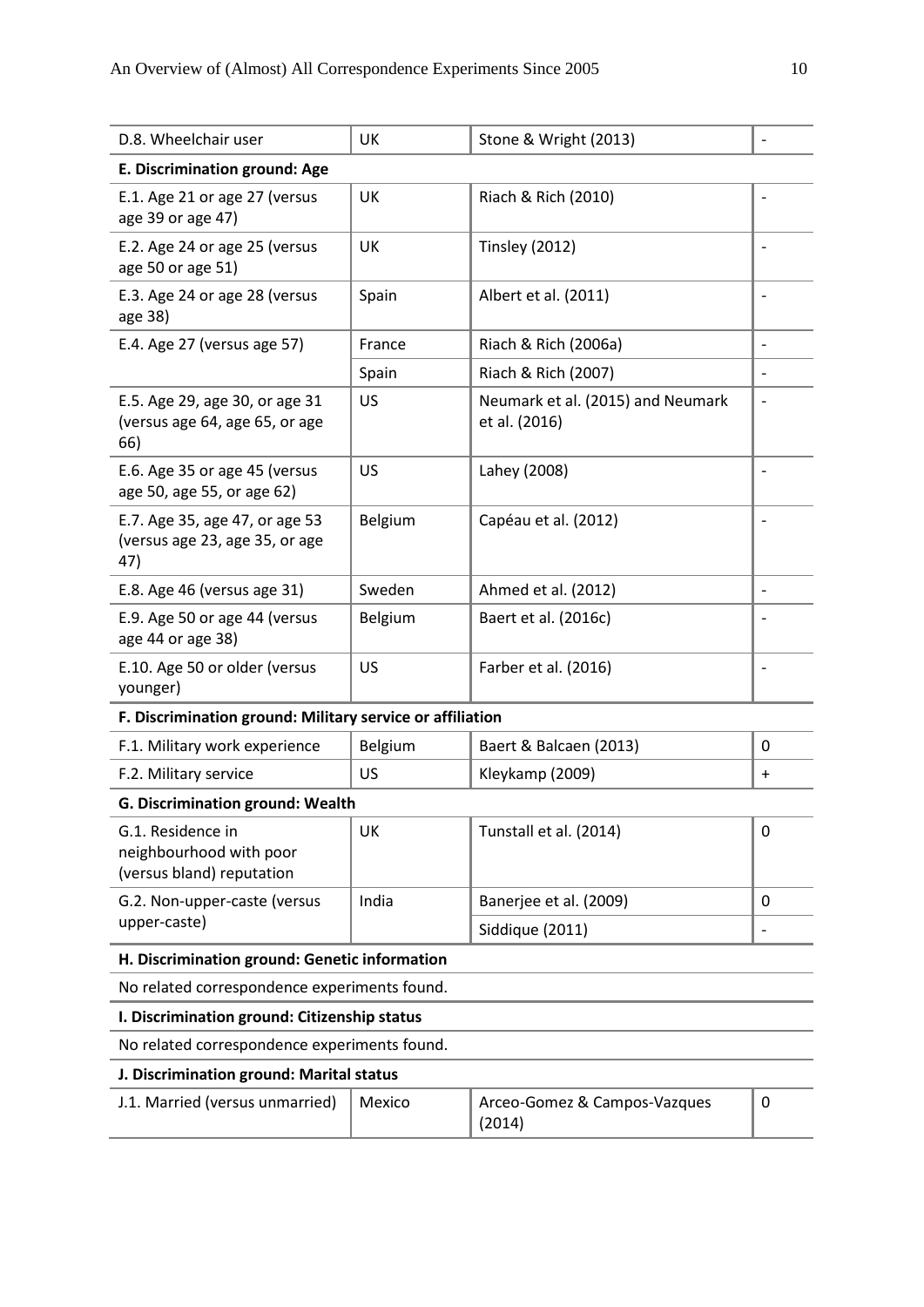| K. Discrimination ground: Sexual orientation                  |           |                           |                |
|---------------------------------------------------------------|-----------|---------------------------|----------------|
| K.1. LGBT organisation member                                 | Cyprus    | Drydakis (2014)           |                |
|                                                               | Germany   | Weichselbaumer (2015)     |                |
|                                                               | Greece    | Drydakis (2009)           | $\overline{a}$ |
|                                                               |           | Drydakis (2011)           |                |
|                                                               |           | Drydakis (2012b)          |                |
|                                                               | Italy     | Patacchini et al. (2015)  | 0              |
|                                                               | Sweden    | Ahmed et al. (2013)       |                |
|                                                               |           | Bailey et al. (2013)      | $\mathbf 0$    |
|                                                               | UK        | Drydakis (2015)           |                |
|                                                               | US        | <b>Tilcsik (2011)</b>     | $\overline{a}$ |
|                                                               |           | Mishel (2016)             | $\overline{a}$ |
| K.2. Same-sex marriage partner                                | Belgium   | Baert (2014)              | $\mathbf 0$    |
| L. Discrimination ground: Political orientation               |           |                           |                |
| L.1. Orientation of mentioned<br>youth political organisation | Belgium   | Baert et al. (2014)       | $\mathbf 0$    |
| M. Discrimination ground: Union affiliation                   |           |                           |                |
| M.1. Youth union membership                                   | Belgium   | Baert & Omey (2015)       |                |
| N. Discrimination ground: Physical appearance                 |           |                           |                |
| N.1. Lower attractiveness of<br>resume picture                | Argentina | Lopez Bóo et al. (2013)   |                |
|                                                               | Belgium   | Baert (in press)          |                |
|                                                               | China     | Maurer-Fazio & Lei (2015) | $\overline{a}$ |
|                                                               | Israel    | Ruffle & Shtudiner (2015) | $\overline{a}$ |
|                                                               | Italy     | Patacchini et al. (2015)  | 0              |
| N.2. Facial disfigurement (in<br>resume picture)              | UK        | Stone & Wright (2013)     |                |

+ (0) ((-)) indicates an overall significantly positive (neutral) ((negative)) effect of the treatment in column (1) on call-back outcomes. Used abbreviations: LGBT: Lesbian, Gay, Bisexual, and Transgender; UK: United Kingdom; US: United States. This register is kept updated at [the author's](http://users.ugent.be/~sbaert)  [homepage.](http://users.ugent.be/~sbaert)

With respect to evidence on gender discrimination, i.e. the experiments comparing call-back for male and female candidates, the evidence is very mixed. This is related to the particular occupations tested. Indeed, many authors mentioned that gender discrimination was heterogeneous by occupational characteristics (Baert et al., 2015; Petit, 2007; Carlsson, 2011). On the other hand, a significant penalty for being pregnant or being a mother was found in a study from Belgium and one from the United States, respectively (Capéau et al., 2012; Correll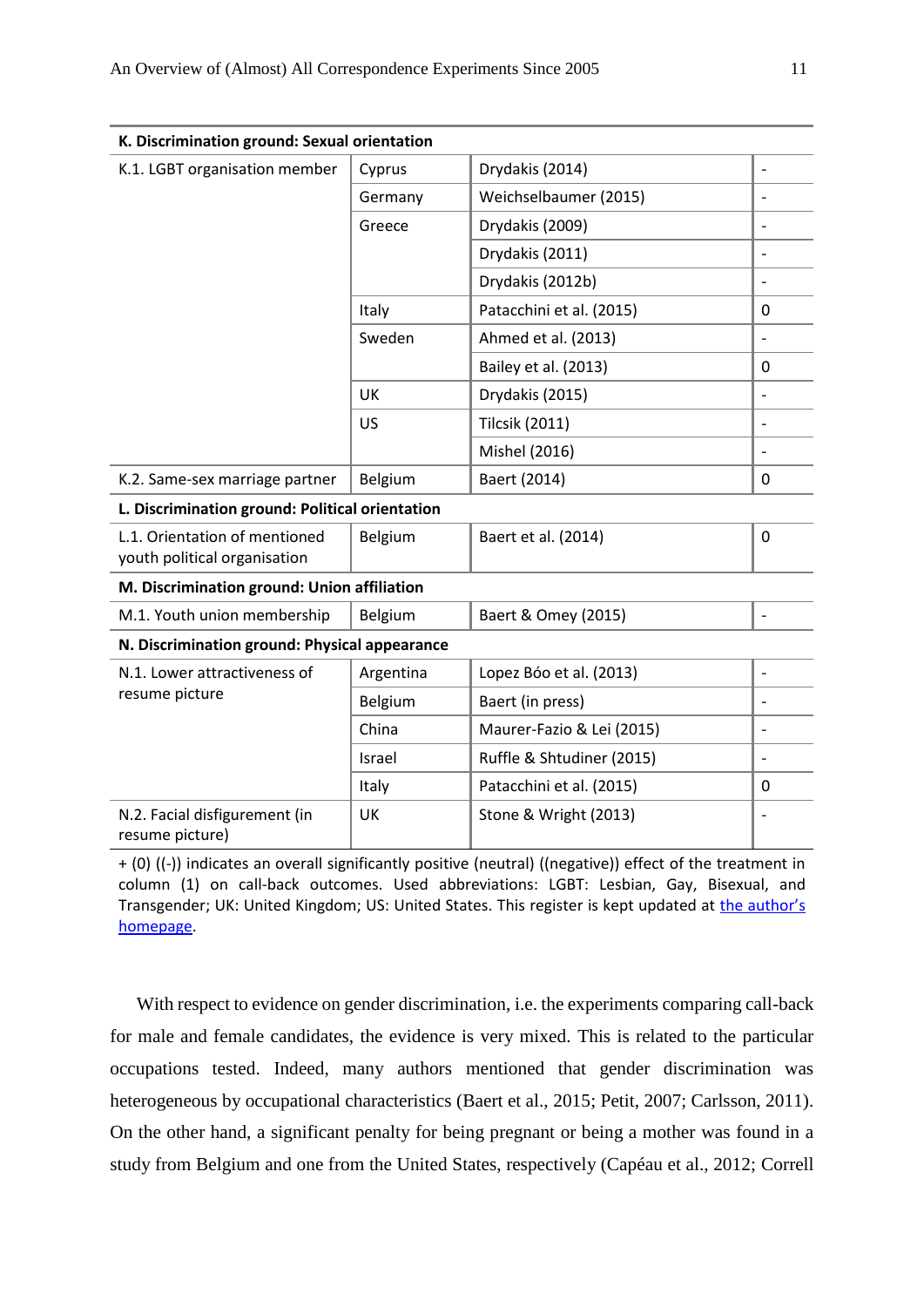et al., 2007). Disclosing one's transgender identity was found to be detrimental to labour market success in the United States (Make the Road New York, 2010).

With respect to discrimination based on religion, a majority of the studies focussed on the signal of being a Muslim (directly mentioned or indicated by means of a resume picture in which headscarves were worn), compared with being a Christian (in countries where Christianity was the majority religion). Affiliation with Islam always yielded lower call-back rates (Adida et al., 2010; Banerjee et al., 2009; Pierné, 2013; Weichselbaumer, 2016). Somewhat surprisingly, no correspondence experiments have been conducted yet with respect to other leading religions (e.g., Hinduism, Buddhism, and Judaism) as well as to various folk religions.

Remarkably, all experiments on discrimination against the disabled have focussed on different dimensions of disability. Thus, we are in favour of replication studies for this dimension of discrimination. Nevertheless, each form of disability revealed in the hiring process seems to result in adverse hiring outcomes. The same is true with respect to age discrimination: across all studies listed in Table 1, older age is always punished.

A minority sexual orientation, revealed by means of mentioning membership in a rainbow organisation or the name of one's (same-sex) marital partner in the resume, has a non-positive effect on employment opportunities. Including an attractive facial picture (compared to a less attractive one) with one's resume has a beneficial effect. Finally, Table 1 lists little evidence for non-negative effects of military service and higher wealth (Baert & Balcaen, 2013; Kleykamp, 2009), a negative effect of trade union membership (Baert & Omey, 2015), and zero effects for marital status (Arceo-Gomez & Campos-Vazques, 2014) and political affiliation (Baert et al., 2014).

#### **3.2 Country of Analysis**

Column (2) of Table 1 shows that the summarised literature on labour market discrimination is unbalanced with respect to the country of analysis. Grouped at the continental level, 59 of the 90 correspondence experiments were conducted in Europe, compared to 20 in North America, only 7 in the largest continent of Asia, 2 in South America, 2 in Australia, and none in Africa.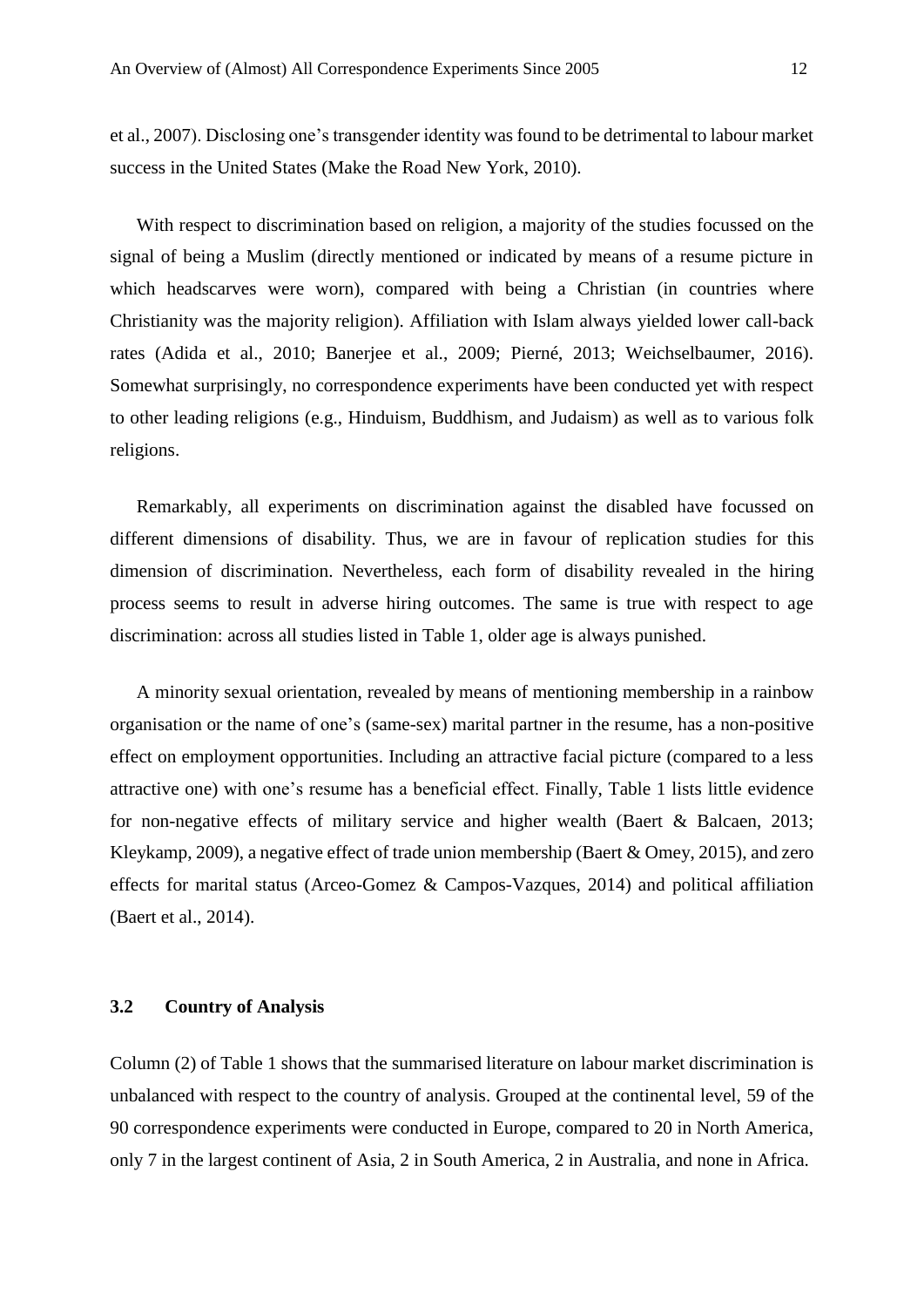At the country level, most experiments (19) were conducted in the United States. The European countries of Belgium (13 experiments), France (8 experiments), Greece (6 experiments), Sweden (9 experiments), and the UK (8 experiments) are clearly overrepresented. On the other hand, these European countries are, together with the United States, the only ones in which within-country comparisons can be made of the discrimination measured for different grounds. In 6 of the 10 largest countries by population (Indonesia, Brazil, Pakistan, Nigeria, Bangladesh, and Russia), no correspondence experiments have been conducted yet.

## **4 Conclusion**

This chapter provided the reader with a catalogue of all correspondence experiments on hiring discrimination conducted after Bertrand and Mullainathan (2004) that could be found through a systematic search. It shows that these experiments have focussed on a few specific grounds for discrimination (race, gender, religion, disability, age, sexual orientation, and physical appearance). An overwhelming majority of these studies reported unfavourable treatment of the group hypothesised to be discriminated against. On the other hand, other topical forms of potential hiring discrimination (e.g., based on genetic information, citizenship status, or political orientation) have hardly been assessed. Moreover, in 6 of the 10 largest countries by population, no correspondence experiments have been conducted yet.

The register presented in Table 1—enriched with hyperlinks to the electronic versions of the included studies—is kept updated at [the author's homepage.](http://users.ugent.be/~sbaert)

## **References**

Adida CL, Laitin DD, Valfort MA (2010) Identifying barriers to Muslim integration in France. Proceedings of the National Academy of Sciences of the United States of America 107:22384– 22390

Agan A, Starr SB (2016) Ban the Box, Criminal Records, and Statistical Discrimination: A Field Experiment. University of Michigan Law School, Law and Economics Research Paper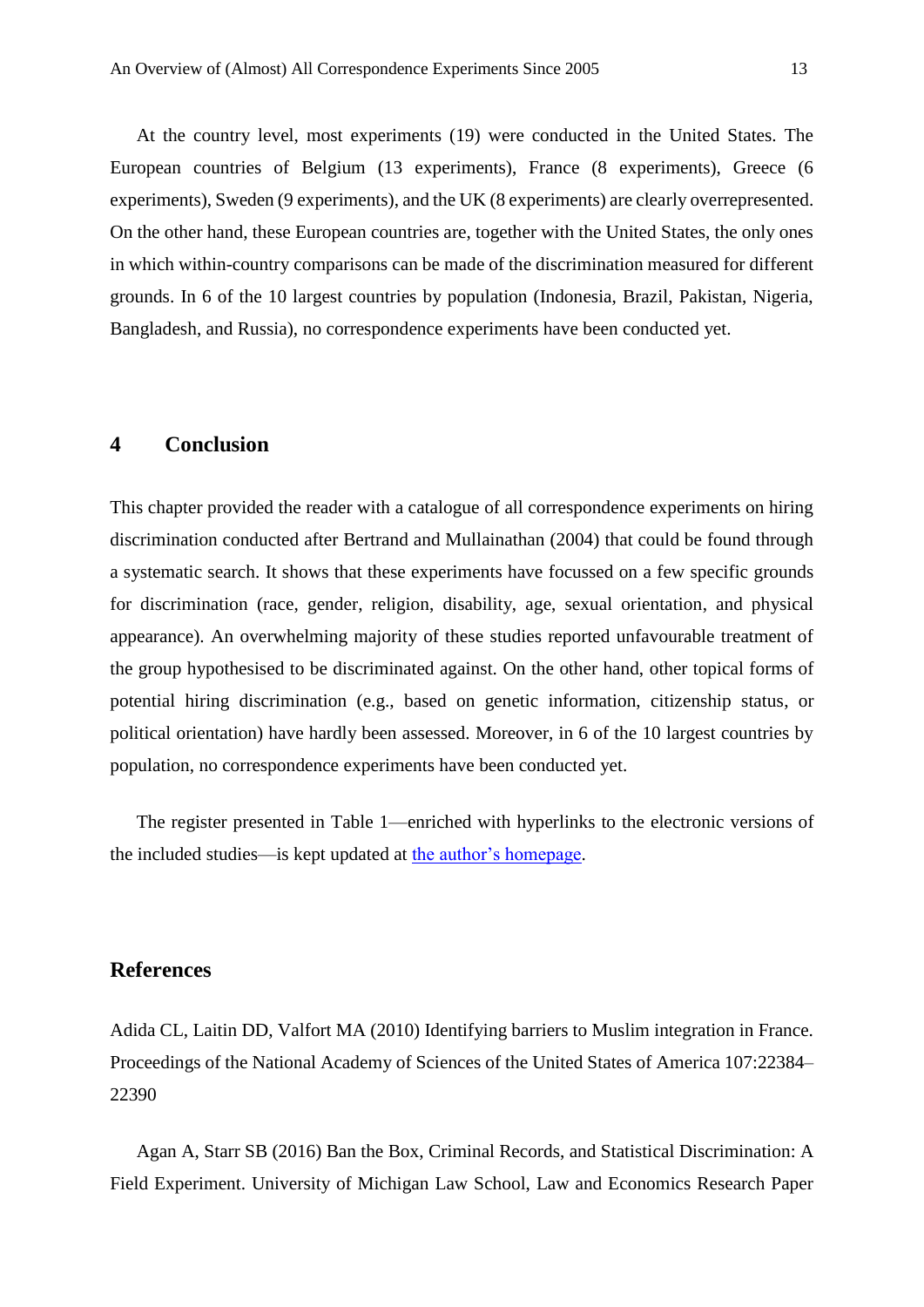Series 16–012

Agerström J, Björklund F, Carlsson R, Rooth DO (2012) Warm and Competent Hassan = Cold and Incompetent Eric: A Harsh Equation of Real-Life Hiring Discrimination. Basic and Applied Social Psychology 34:359–366

Agerström J, Rooth DO (2011) The Role of Automatic Obesity Stereotypes in Real Hiring Discrimination. Journal of Applied Psychology 96:790–805

Ahmed AM, Andersson L, Hammarstedt M (2012) Does age matter for employability? A field experiment on ageism in the Swedish labour market. Applied Economics Letters 19:403– 406

Ahmed AM, Andersson L, Hammarstedt M (2013) Are Gay Man and Lesbians Discriminated against in the Hiring Process? Southern Economic Journal 79:565–858

Albert A, Escot L, Fernández-Cornejo JA (2011) A field experiment to study sex and age discrimination in the Madrid labour market. International Journal of Human Resource Management 22:351–375

Altonji JG, Blank RM (1999) Race and gender in the labor market. Handbook of Labor Economics 3:3143–3259

Ameri M, Schur L, Meera A (2015) The Disability Employment Puzzle: A Field Experiment on Employer Hiring Behavior. NBER Working Paper Series 21560

Andriessen I, Nievers E, Dagevos J, Faulk L (2012) Ethnic Discrimination in the Dutch Labor Market: Its Relationship with Job Characteristics and Multiple Group Membership. Work and Occupations 39:237–239

Arceo-Gomez EO, Campos-Vazquez RM (2014) Race and Marriage in the Labor Market: A Discrimination Correspondence Study in a Developing Country. American Economic Review 104:376–380

Attström K (2007) Discrimination against native Swedes of immigrant origin in access to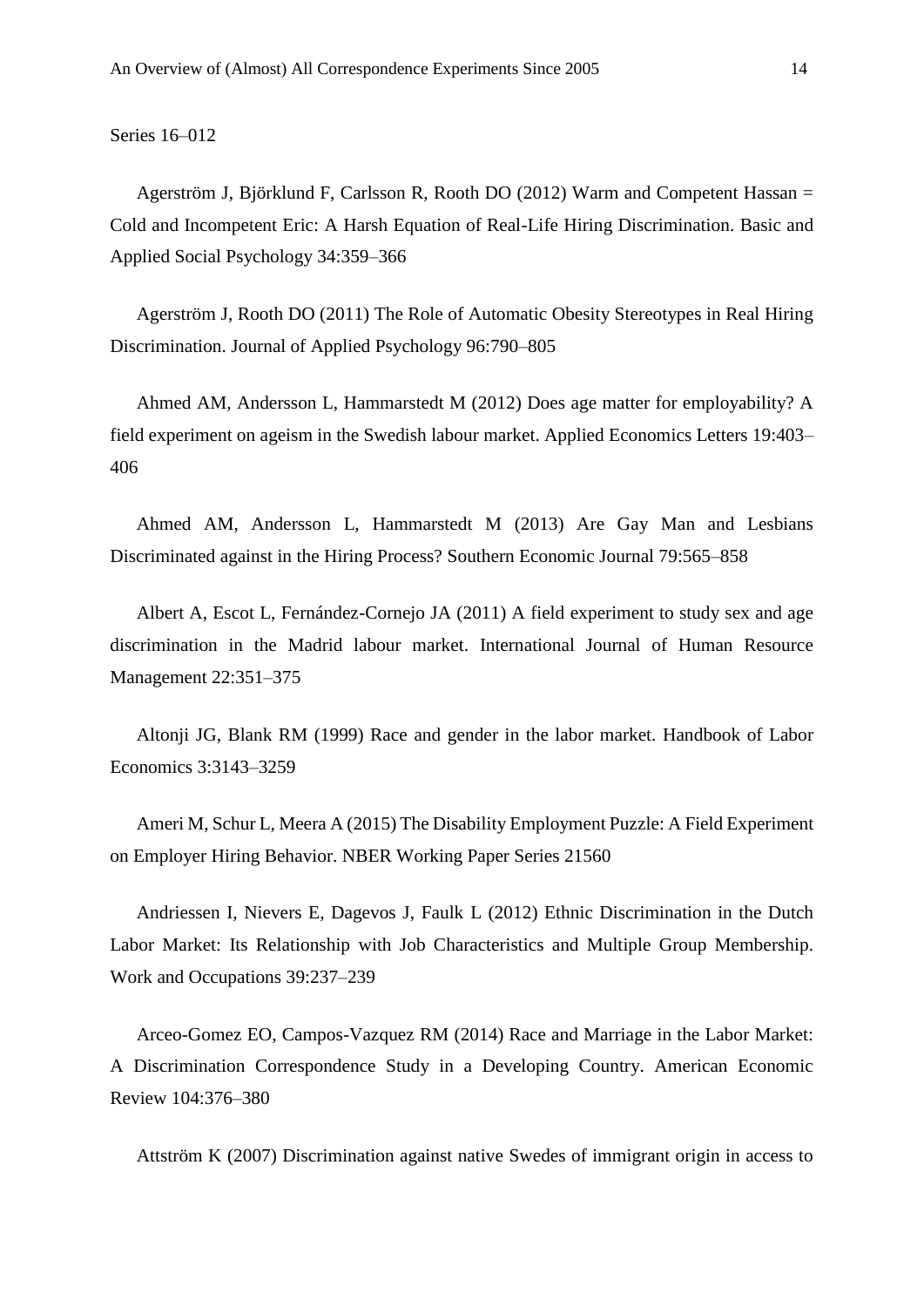employment. International Labour Office, Geneva

Baert S (2014) Career Lesbians. Getting Hired for Not Having Kids? Industrial Relations Journal 45:543–561

Baert S (2015) Field Experimental Evidence on Gender Discrimination in Hiring: Biased as Heckman and Siegelman Predicted? Economics: The Open-Access, Open-Assessment E-Journal 9:25

Baert S (2016) Wage Subsidies and Hiring Chances for the Disabled: Some Causal Evidence. European Journal of Health Economics 17:71–86

Baert S (in press) Facebook profile picture appearance affects recruiters' first hiring decisions. New Media & Society

Baert S, Albanese A, du Gardein S, Ovaere J, Stappers J (2017) Does Work Experience Mitigate Discrimination? Economics Letters 155:35–38

Baert S, Balcaen P (2013) The Impact of Military Work Experience on Later Hiring Chances in the Civilian Labour Market. Evidence from a Field Experiment. Economics: The Open-Access, Open-Assessment E-Journal 7:37

Baert S, Cockx B, Gheyle N, Vandamme C (2015) Is There Less Discrimination in Occupations Where Recruitment Is Difficult? ILR Review 68:467–500

Baert S, De Pauw AS, Deschacht N (2016a) Do Employer Preferences Contribute to Sticky Floors? ILR Review 69:714–736

Baert S, De Visschere S, Schoors K, Vandenberghe D, Omey E (2016b) First Depressed, Then Discriminated Against? Social Science & Medicine 170:247–254

Baert S, Jong A Pin R, De Freyne L, Parmentier S (2014) Political Ideology and Labour Market Discrimination. Conference presentation at the Spring Meeting of Young Economists 2014

Baert S, Norga J, Thuy Y, Van Hecke M (2016c) Getting Grey Hairs in the Labour Market.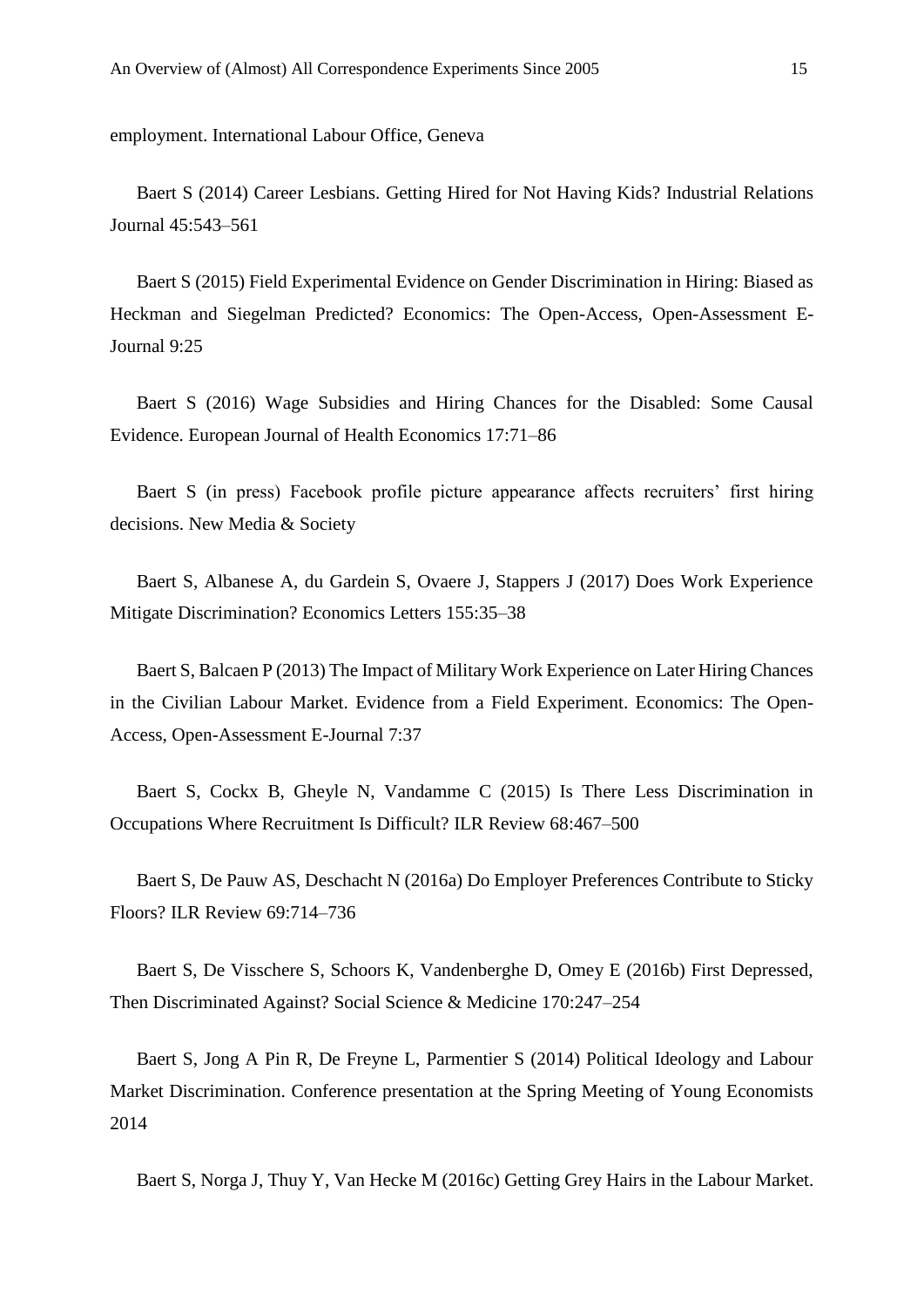A Realistic Experiment on Age Discrimination. Journal of Economic Psychology 57:86–101

Baert S, Omey E (2015) Hiring Discrimination against Pro-Union Applicants: The Role of Union Density and Firm Size. Economist 163:263–280

Baert S, Rotsaert O, Verhaest D, Omey E (2016d) Student Employment and Later Labour Market Success: No Evidence for Higher Employment Chances. Kyklos 69:401–425

Baert S, Verhofstadt E (2015) Labour market discrimination against former juvenile delinquents: evidence from a field experiment. Applied Economics 47:1061–1072

Baert S, Vujić S (2016) Immigrant Volunteering: A Way Out of Labour Market Discrimination? Economics Letters 146:95–98

Bailey J, Wallace M, Wright B (2013) Are Gay Men and Lesbians Discriminated against When Applying for Jobs? A Four-city, Internet-based Field Experiment. Journal of Homosexuality 60:873–894

Banerjee A, Bertrand M, Datta S, Mullainathan S (2009) Labor market discrimination in Delhi: Evidence from a field experiment. Journal of Comparative Economics 37:14–27

Bartoš V, Bauer M, Chytilová J, Matějka F (2014) Attention Discrimination: Theory and Field Experiments with Monitoring Information Acquisition. IZA Discussion Paper Series 8058

Berson B (2012) Does Competition Induce Hiring Equity? Documents de travail du Centre d'Economie de la Sorbonne 12019

Bertrand M, Duflo E (2016) Review on field experiments on discrimination. In: Banerjee A, Duflo E (eds) Handbook of Field Experiments. Abdul Latif Jameel Poverty Action Lab, Cambridge

Bertrand M, Mullainathan S (2004) Are Emily and Greg more employable than Lakisha and Jamal? A field experiment on labor market discrimination. American Economic Review 94:991–1013

Blinder A (1973) Wage Discrimination: Reduced Form and Structural Estimates. Journal of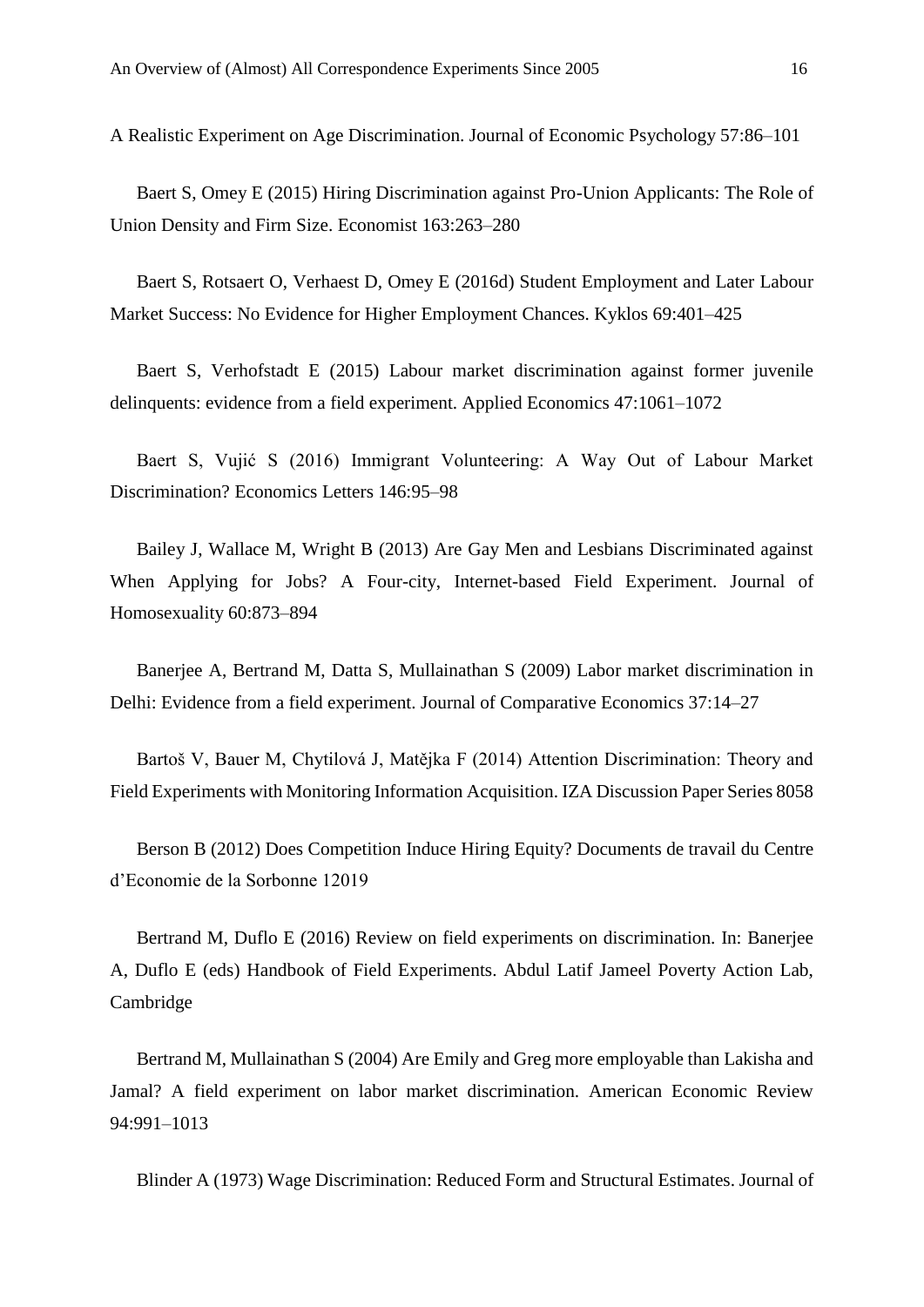Human Resources 8:436–455

Blommaert L, Coenders M, van Tubergen F (2014) Discrimination of Arabic Named Applicants in the Netherlands: An Internet-Based Field Experiment Examining Different Phases in Online Recruitment Procedures. Social Forces 92:957–982

Booth AL, Leigh A (2010) Do employers discriminate by gender? A field experiment in female-dominated occupations. Economics Letters 107:236–238

Booth AL, Leigh A, Varganova E (2012) Does ethnic discrimination vary across minority groups? Evidence from a field experiment. Oxford Bulletin of Economics and Statistics 74:547–573

Bursell M (2014) The Multiple Burdens of Foreign-Named Men—Evidence from a Field Experiment on Gendered Ethnic Hiring Discrimination in Sweden. European Sociological Review 30:399–409

Capéau B, Eeman L, Groenez S, Lamberts M (2012) Two Concepts of Discrimination: Inequality of Opportunity versus Unequal Treatment of Equals. Ecore Discussion Paper Series 2012–58

Carlsson M (2010) Experimental Evidence of Discrimination in the Hiring of First‐ and Second‐generation Immigrants. Labour 24:263–278

Carlsson M (2011) Does hiring discrimination cause gender segregation in the Swedish labor market? Feminist Economics 17:71–102

Carlsson M, Eriksson S (in press) Do attitudes expressed in surveys predict ethnic discrimination? Ethnic and Racial Studies

Carlsson M, Rooth DO (2007) Evidence of ethnic discrimination in the Swedish labor market using experimental data. Labour Economics 14:716–729

Carlsson M, Rooth DO (2012) Revealing taste-based discrimination in hiring: a correspondence testing experiment with geographic variation. Applied Economics Letters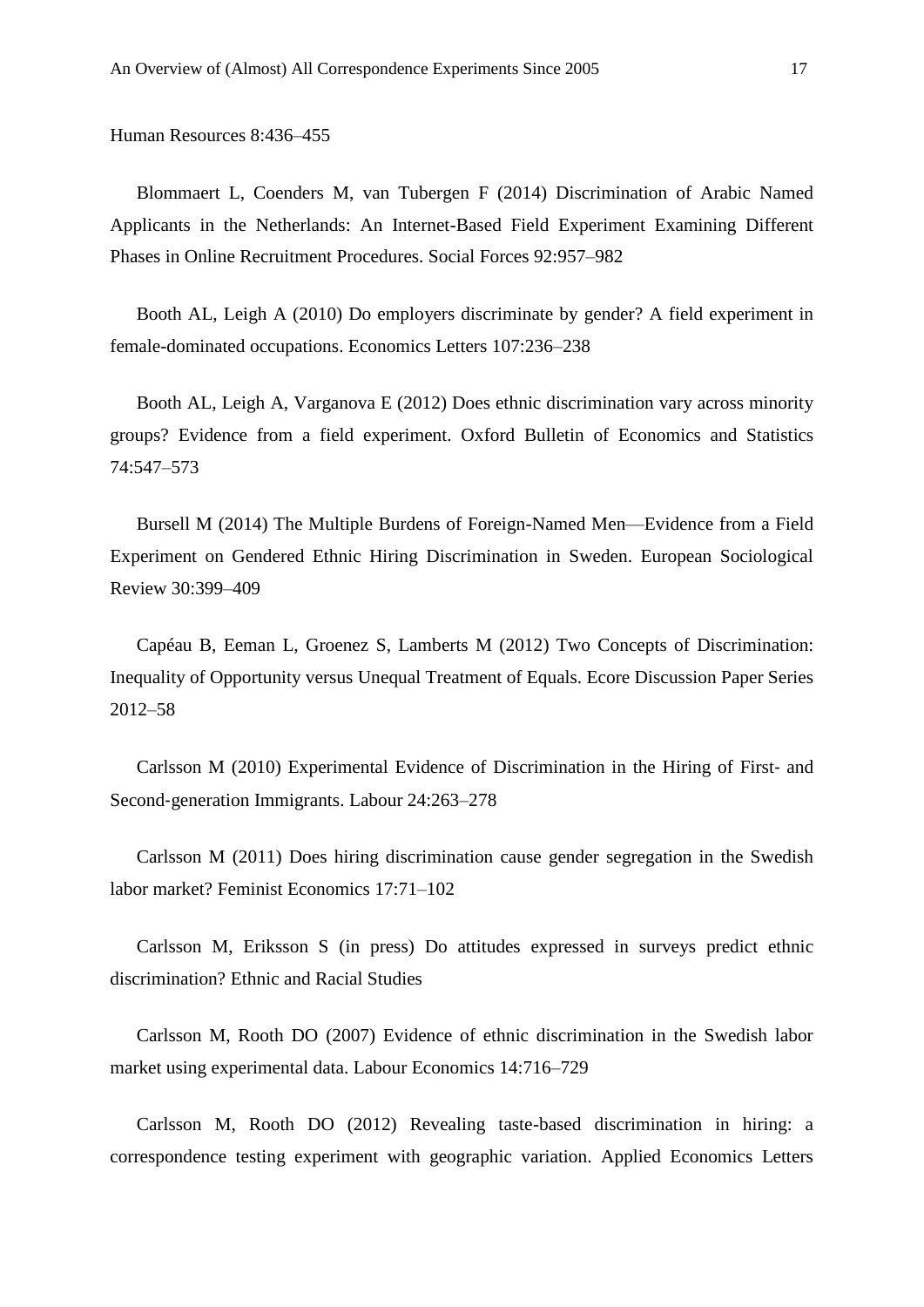19:1861–1864

Cediey E, Foroni F (2008) Discrimination in access to employment on grounds of foreign origin in France. International Labour Office, Geneva

Correll SJ, Benard B, Paik, I (2007) Getting a Job: Is There a Motherhood Penalty? American Journal of Sociology 112:1297–1338

Darolia R, Koedel C, Martorell P, Wilson K, Perez-Arce F (2016) [Race and gender effects](https://apps.webofknowledge.com/full_record.do?product=WOS&search_mode=CitingArticles&qid=37&SID=Q22ZPQvK9buSw9TpCNi&page=11&doc=507)  [on employer interest in job applicants: new evidence from a resume field experiment.](https://apps.webofknowledge.com/full_record.do?product=WOS&search_mode=CitingArticles&qid=37&SID=Q22ZPQvK9buSw9TpCNi&page=11&doc=507) Applied Economics Letters 23:853–856

Decker SH, Ortiz N, Cassia S, Hedberg E (2015) Criminal stigma, race, and ethnicity: The consequences of imprisonment for employment. Journal of Criminal Justice 43:108**–**121

Derous E, Ryan AM, Nguyen HH (2012) Multiple [categorization](https://biblio.ugent.be/publication/1870100) in resume screening: examining effects on hiring [discrimination](https://biblio.ugent.be/publication/1870100) against Arab applicants in field and lab settings. Journal of Organizational Behavior 33:544–570

Drydakis N (2009) Sexual orientation discrimination in the labour market. Labour Economics, 16:364–372

Drydakis N (2010a) Labour Discrimination as a Symptom of HIV: Experimental Evaluation: the Greek Case. Journal of Industrial Relations 52:201–217

Drydakis N (2010b) Religious Affiliation and Labour Bias. Journal for the Scientific Study of Religion 49:472–488

Drydakis N (2011) Women's Sexual Orientation and Labor Market Outcomes in Greece. Feminist Economics 11:89–117

Drydakis N (2012a) Estimating Ethnic Discrimination in the Labour Market Using Experimental Data. Southeast European and Black Sea Studies 12:335–355

Drydakis N (2012b) Sexual Orientation and Labour Relations: New Evidence from Athens, Greece. Applied Economics 44:2653–2665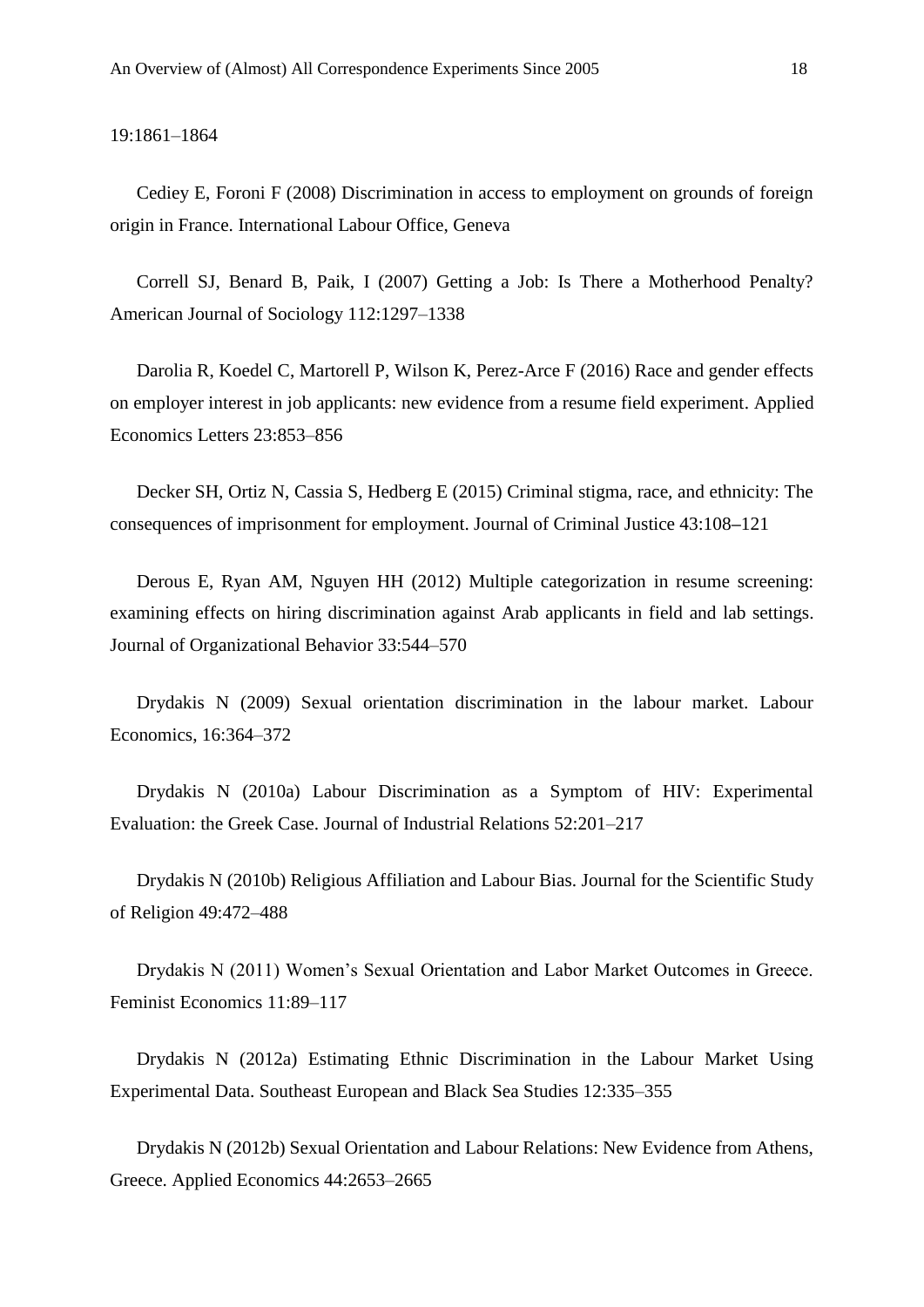Drydakis N (2014) Sexual orientation discrimination in the Cypriot labour market. Distastes or uncertainty? International Journal of Manpower 35:720–744

Drydakis N (2015) Measuring Sexual Orientation Discrimination in the UK's Labour Market; A Field Experiment. Human Relations 68:1769–1796

Drydakis N, Vlassis M (2010) Ethnic discrimination in the Greek labour market: occupational access, insurance coverage and wage offers. Manchester School 78:201–218

Duguet E, Leandri N, L'Horty Y, Petit P (2010) Are Young French Jobseekers of Ethnic Immigrant Origin Discriminated against? A Controlled Experiment in the Paris Area. Annals of Economics and Statistics / Annales d'Économie et de Statistique 99/100:187–215

Edo A, Jacquemet, N, Yannelis C (2013) Language Skills and Homophilous Hiring Discrimination: Evidence from Gender- and Racially-Differentiated Applications. CES Working Paper Series 13–58

Eriksson S, Rooth DO (2014) Do employers use unemployment as a sorting criterion when hiring? Evidence from a field experiment. American Economic Review 104:1014–1039

Farber HS, Silverman D, von Wachter T (2016) Factors determining callbacks to job applications by the unemployed: An audit study. American Economic Review 106:314–318

Gaddis SM (2015) Discrimination in the Credential Society: An Audit Study of Race and College Selectivity in the Labor Market. Social Forces 93:1451–1479

Galarza FB, Yamada G (2014) Labor Market Discrimination in Lima, Peru: Evidence from a Field Experiment. World Development 58:83–94

Hipes C, Lucas J, Phelan JC, White RC (2016) The stigma of mental illness in the labor market. Social Science Research 56:16–25

Jackson M (2009) [Disadvantaged through discrimination? The role of employers in social](https://apps.webofknowledge.com/full_record.do?product=WOS&search_mode=CitingArticles&qid=37&SID=Q22ZPQvK9buSw9TpCNi&page=4&doc=193)  [stratification.](https://apps.webofknowledge.com/full_record.do?product=WOS&search_mode=CitingArticles&qid=37&SID=Q22ZPQvK9buSw9TpCNi&page=4&doc=193) British Journal of Sociology 60:669–692

Jacquemet N, Yannelis C (2012) Indiscriminate discrimination: a correspondence test for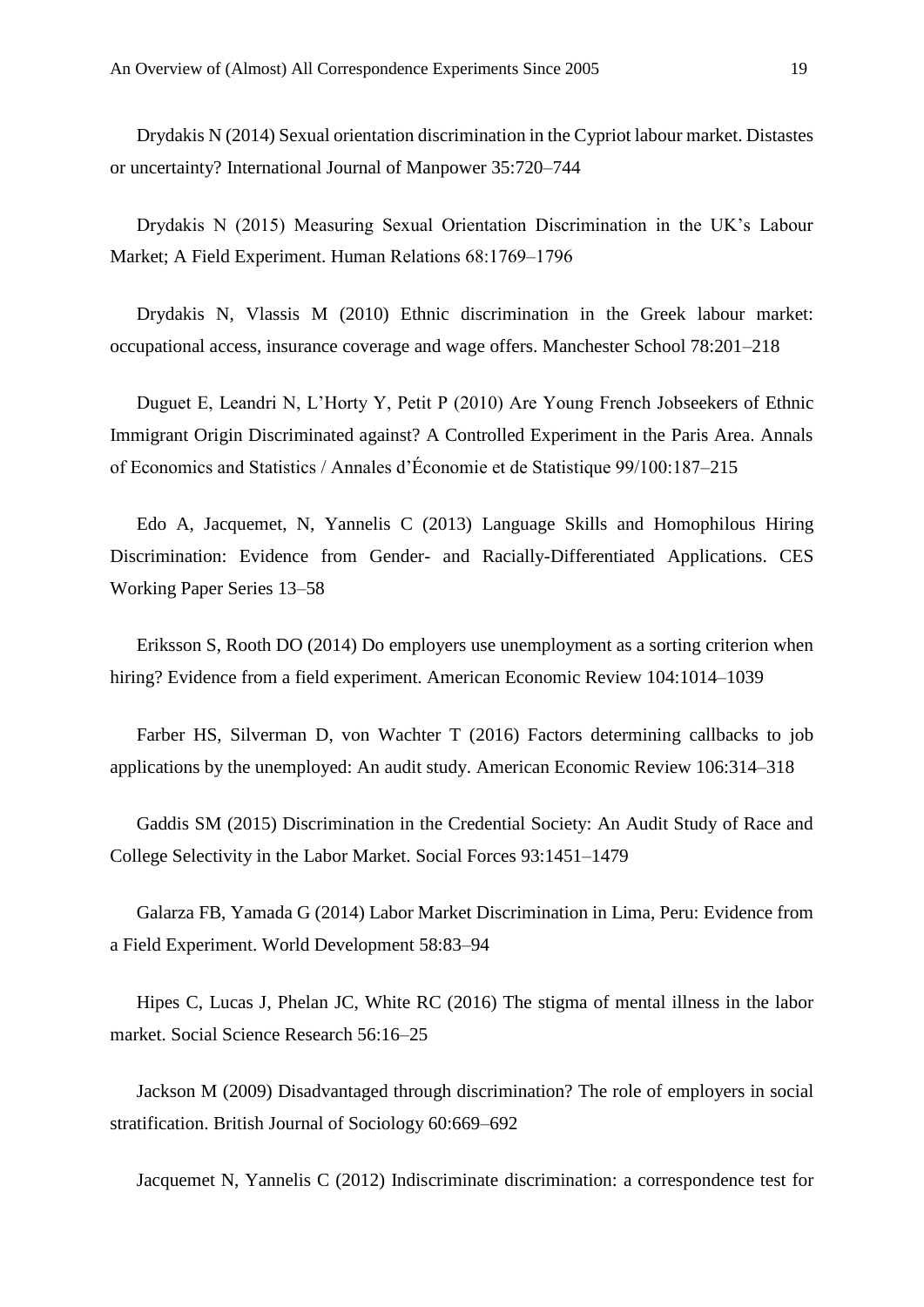ethnic homophily in the Chicago labor market. Labour Economics 19:824–832

Kaas L, Manger C (2012) Ethnic discrimination in Germany's labour market: a field experiment. German Economic Review 13:1–20

Kleykamp MA (2009) Great Place to Start? The Effect of Prior Military Service on Hiring. Armed Forces & Society 35:266–285

Kroft K, Lange F, Notowidigdo MJ (2013) Duration dependence and labor market conditions: Evidence from a field experiment. Quarterly Journal of Economics 128:1123–1167

Lahey JN (2008) Age, women, and hiring: An experimental study. Journal of Human Resources 43:30–56

Lee HA, Khalid MA (2016) Discrimination of high degrees: race and graduate hiring in Malaysia. Journal of the Asia Pacific Economy 21:53–76

Lopez Bóo F, Rossi M, Urzúa S (2013) The labor market return to an attractive face: Evidence from a field experiment. Economics Letters 118:170–172

Make the Road New York (2010) Transgender Need Not Apply: Gender Identity Job Discrimination in New York City's Retail Sector. Make the Road New York, New York

Maurer-Fazio M (2012) Ethnic Discrimination in China's Internet Job Board Labor Market. IZA Journal of Migration 1:1–24

Maurer-Fazio M, Lei L (2015) As rare as a panda. How facial attractiveness, gender, and occupation affect interview callbacks at Chinese firms. International Journal of Manpower 36:68–85

McGinnity F, Lunn PD (2011) Measuring discrimination facing ethnic minority job applicants: an Irish experiment. Work, Employment and Society 25:693–708

Midtbøen AH (2013) The Invisible Second Generation? Statistical Discrimination and Immigrant Stereotypes in Employment Processes in Norway. Journal of Ethnic and Migration Studies 40:1657–1675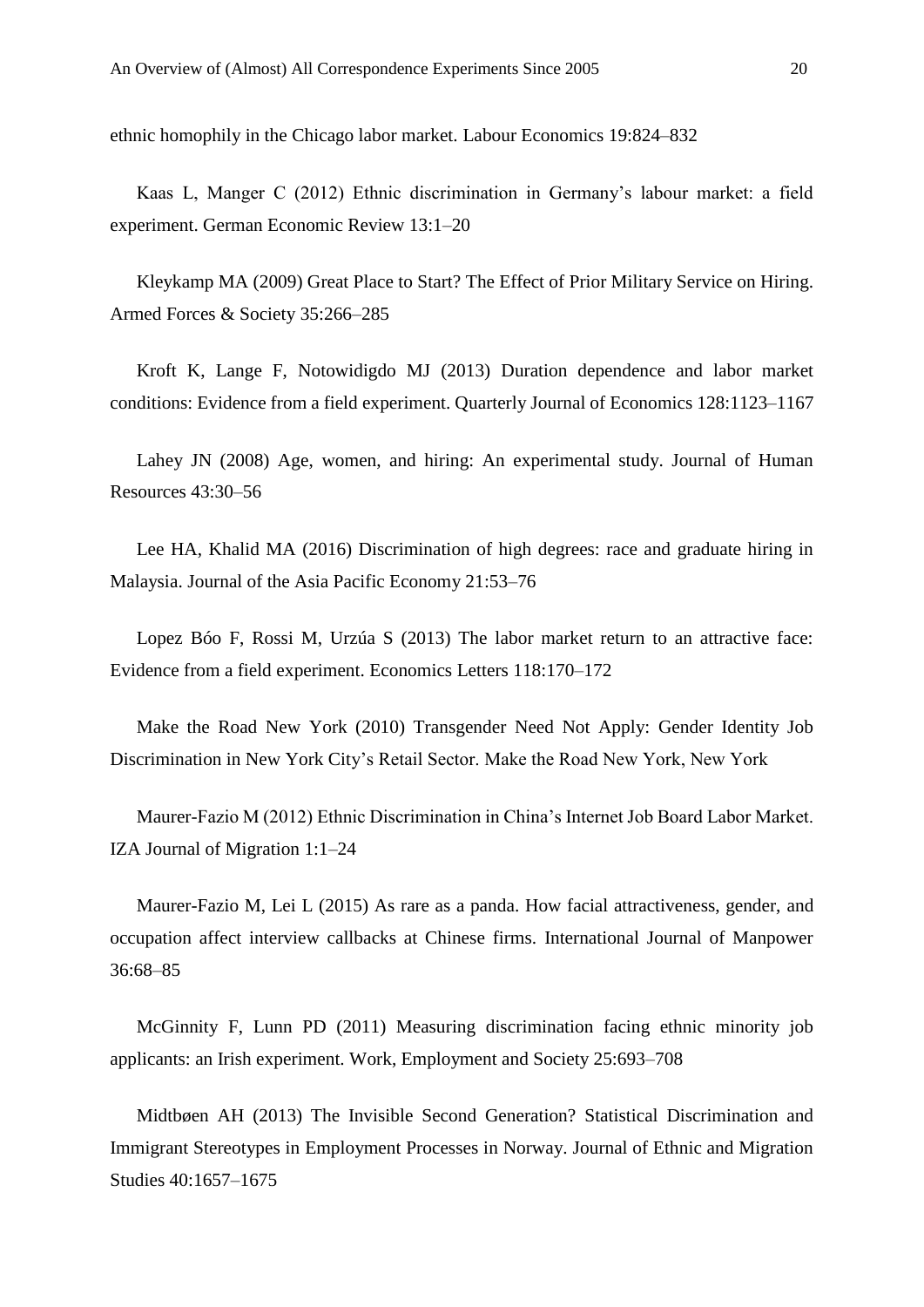Midtbøen AH (2016) Discrimination of the Second Generation: Evidence from a Field Experiment in Norway. Journal of International Migration and Integration 17:253–272

Mishel E (2016) Discrimination Against Queer Women in the U.S. Workforce: A Résumé Audit Study. Socius 2:2378023115621316

Neumark D (In press). Experimental research on labor market discrimination. Journal of Economic Literature

Neumark D, Burn I, Button P (2015) Is it harder for older workers to find jobs? New and improved evidence from a field experiment. NBER Working Paper Series 21669

Neumark D, Burn I, Button P (2016) Experimental age discrimination evidence and the Heckman critique. American Economic Review 106:303–308

Nunley JM, Pugh A, Romero N, Seals RA (2015) Racial Discrimination in the Labor Market for Recent College Graduates: Evidence from a Field Experiment. B.E. Journal of Economic Analysis & Policy 15:1093–1125

Oaxaca R (1973) Male-Female Wage Differentials in Urban Labor Markets, International Economic Review 14:693–709

OECD (2008a) Jobs for Immigrants. Labour Market Integration in France, Belgium, the Netherlands and Portugal. OECD Publishing, Paris

OECD (2008b) The Price of Prejudice: Labour Market Discrimination on the Grounds of Gender and Ethnicity. OECD Publishing, Paris

OECD (2010) Sickness, Disability and Work. Breaking the Barriers—A Synthesis of Findings across OECD Countries. OECD Publishing, Paris

Oreopoulos P (2011) Why do skilled immigrants struggle in the labor market? A field experiment with thirteen thousand resumes. American Economic Journal: Economic Policy 3:148–171

Patacchini E, Ragusa G, Zenou Y (2015) Unexplored dimensions of discrimination in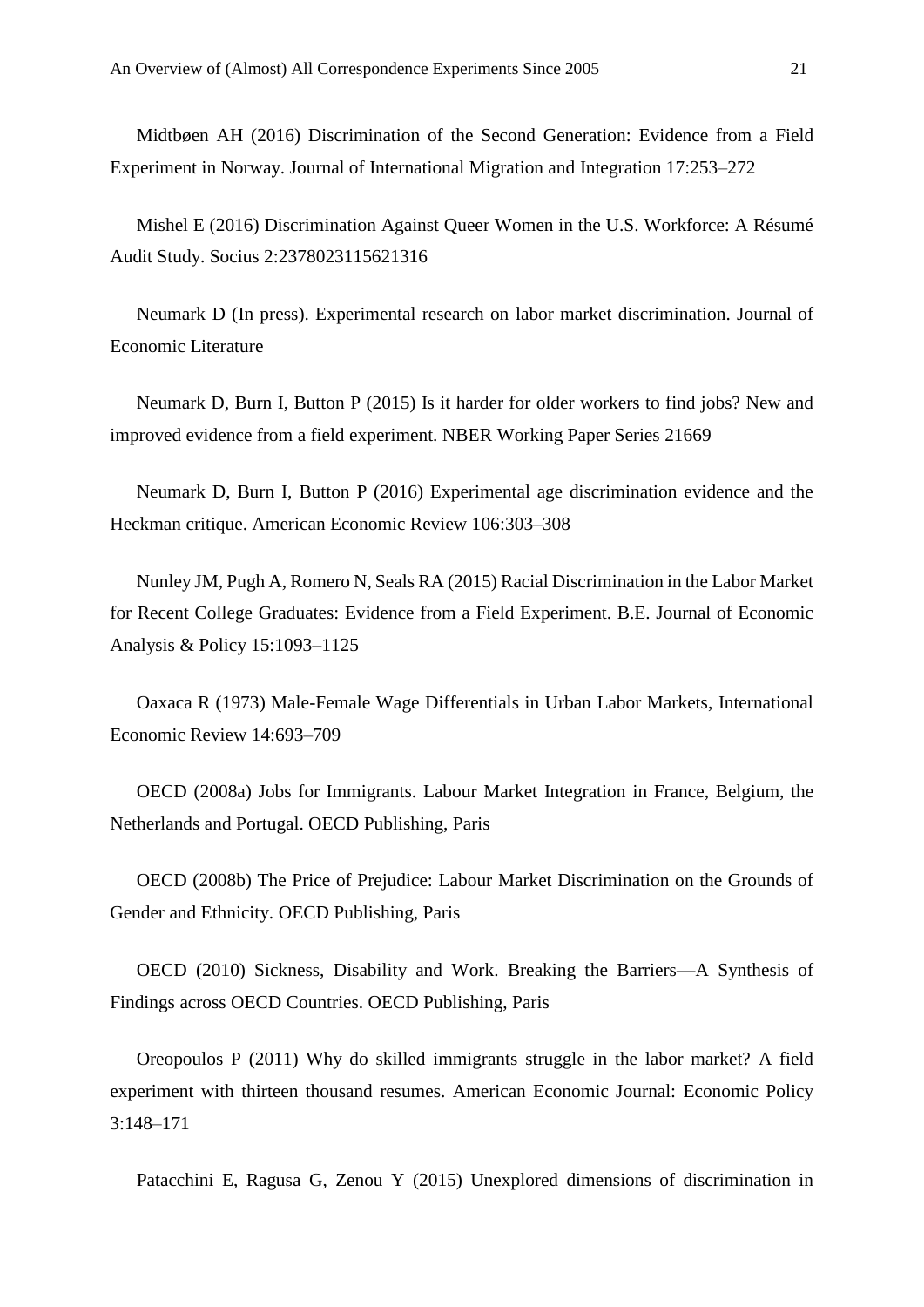Europe: homosexuality and physical appearance. Journal of Population Economics 28:1045– 1073

Petit P (2007) The effects of age and family constraints on gender hiring discrimination: A field experiment in the French financial sector. Labour Economics 14:371–391

Pierné G (2013) Hiring discrimination based on national origin and religious closeness: results from a field experiment in the Paris area. IZA Journal of Labor Economics 2:4

Riach PA, Rich J (2006a) An experimental investigation of age discrimination in the French labour market. IZA Discussion Paper Series 2522

Riach PA, Rich J (2006b) An experimental investigation of sexual discrimination in hiring in the English labor market. B.E. Journal of Economic Analysis & Policy 5:1–22

Riach PA, Rich J (2007) An experimental investigation of age discrimination in the Spanish labour market. IZA Discussion Paper Series 2654

Riach PA, Rich J (2010) An experimental investigation of age discrimination in the English labor market. Annals of Economics and Statistics 99/100:169–185

Rich J (2014) What Do Field Experiments of Discrimination in Markets Tell Us? A Meta Analysis of Studies Conducted since 2000. IZA Discussion Paper Series 8584

Rooth DO (2009) Obesity, Attractiveness, and Differential Treatment in Hiring: A Field Experiment. Journal of Human Resources 44:710–735

Ruffle B, Shtudiner Z (2015) Are Good-Looking People More Employable? Management Science 61:1760–1776

Siddique Z (2011) Caste-based discrimination: Evidence and policy. Labour Economics 18:S146–S159

Stone A, Wright T (2013) [When your face doesn't fit: employment discrimination against](https://apps.webofknowledge.com/full_record.do?product=WOS&search_mode=CitingArticles&qid=37&SID=Q22ZPQvK9buSw9TpCNi&page=9&doc=404)  [people with facial disfigurements.](https://apps.webofknowledge.com/full_record.do?product=WOS&search_mode=CitingArticles&qid=37&SID=Q22ZPQvK9buSw9TpCNi&page=9&doc=404) Journal of Applied Social Psychology 43:515–526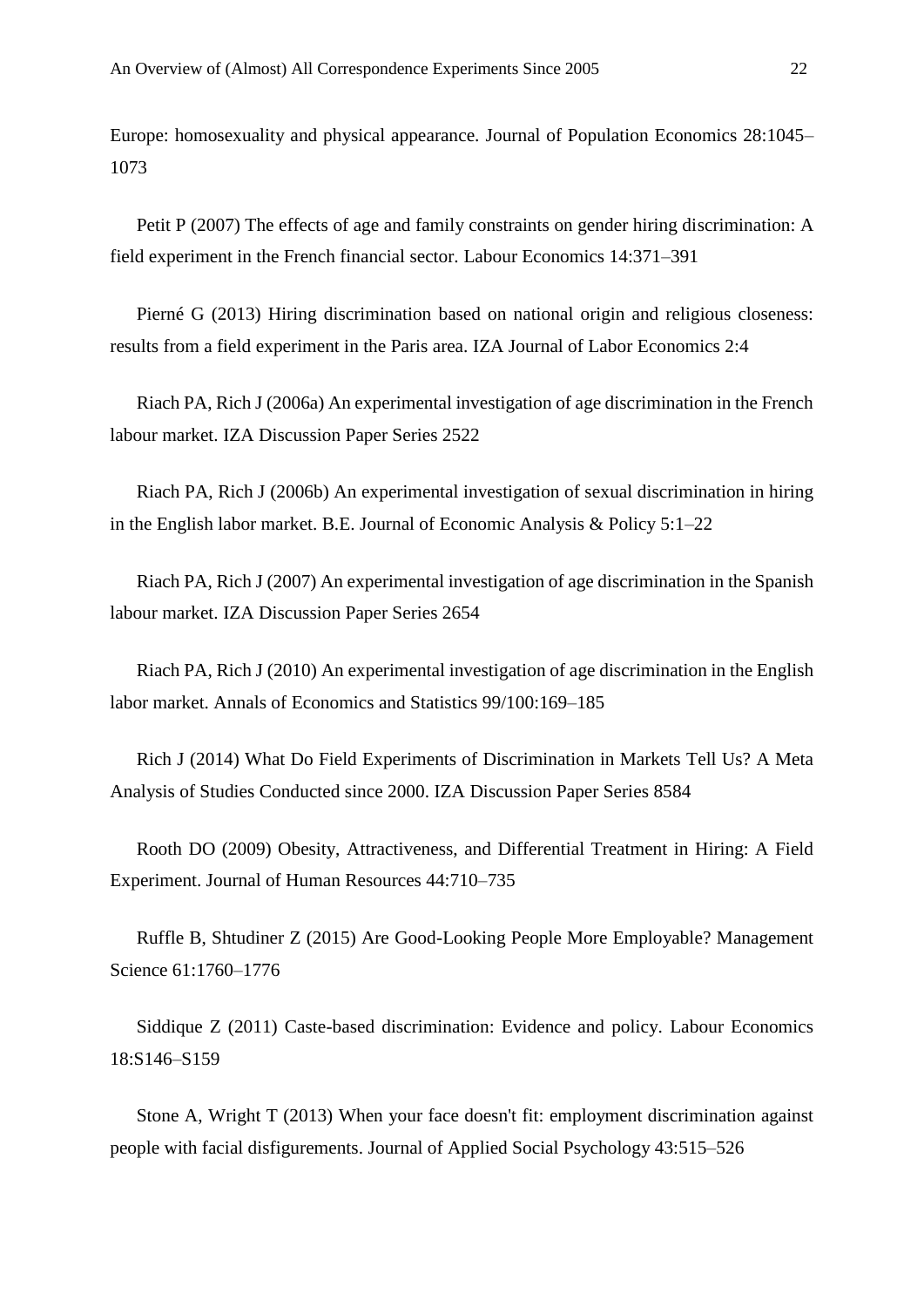Tilcsik A (2011) Pride and Prejudice: Employment Discrimination against Openly Gay Men in the United States. American Journal of Sociology 117:586–626

Tinsley M (2012) Too much to lose: Understanding and supporting Britain's older workers. Policy Exchange, London

Tunstall R, Green A, Lupton R, Watmough S, Bates K (2014) Does Poor Neighbourhood Reputation Create a Neighbourhood Effect on Employment? The Results of a Field Experiment in the UK. Urban Studies 51:763–780

Weichselbaumer D (2015) Testing for Discrimination against Lesbians of Different Marital Status: A Field Experiment. Industrial Relations 54:131–161

Weichselbaumer D (2016) Discrimination Against Female Migrants Wearing Headscarves. IZA Discussion Paper Series 10217

Weichselbaumer D (in press) Discrimination Against Migrant Job Applicants in Austria: An Experimental Study. German Economic Review

Widner D, Chicoine S (2011) It's All in the Name: Employment Discrimination Against Arab Americans. Sociological Forum 26:806–823

Wood M, Hales J, Purdon S, Sejersen T, Hayllar O (2009) A test for racial discrimination in recruitment practice in British cities. DWP Research Reports 607

Wright BRE, Wallace M, Bailey J, Hyde A (2013) Religious Affiliation and Hiring Discrimination in New England: A Field Experiment. Research in Social Stratification and Mobility 34:111–126

Wysienska-Di Carlo K, Karpinski Z (2014) Discrimination facing immigrant job applicants in Poland—results of a field experiment. Conference presentation at the XVIII ISA World Congress of Sociology

Zhou X, Zhang J, Song X (2013) Gender discrimination in hiring: Evidence from 19,130 resumes in China. http://dx.doi.org/10.2139/ssrn.2195840. Accessed 11 November 2016